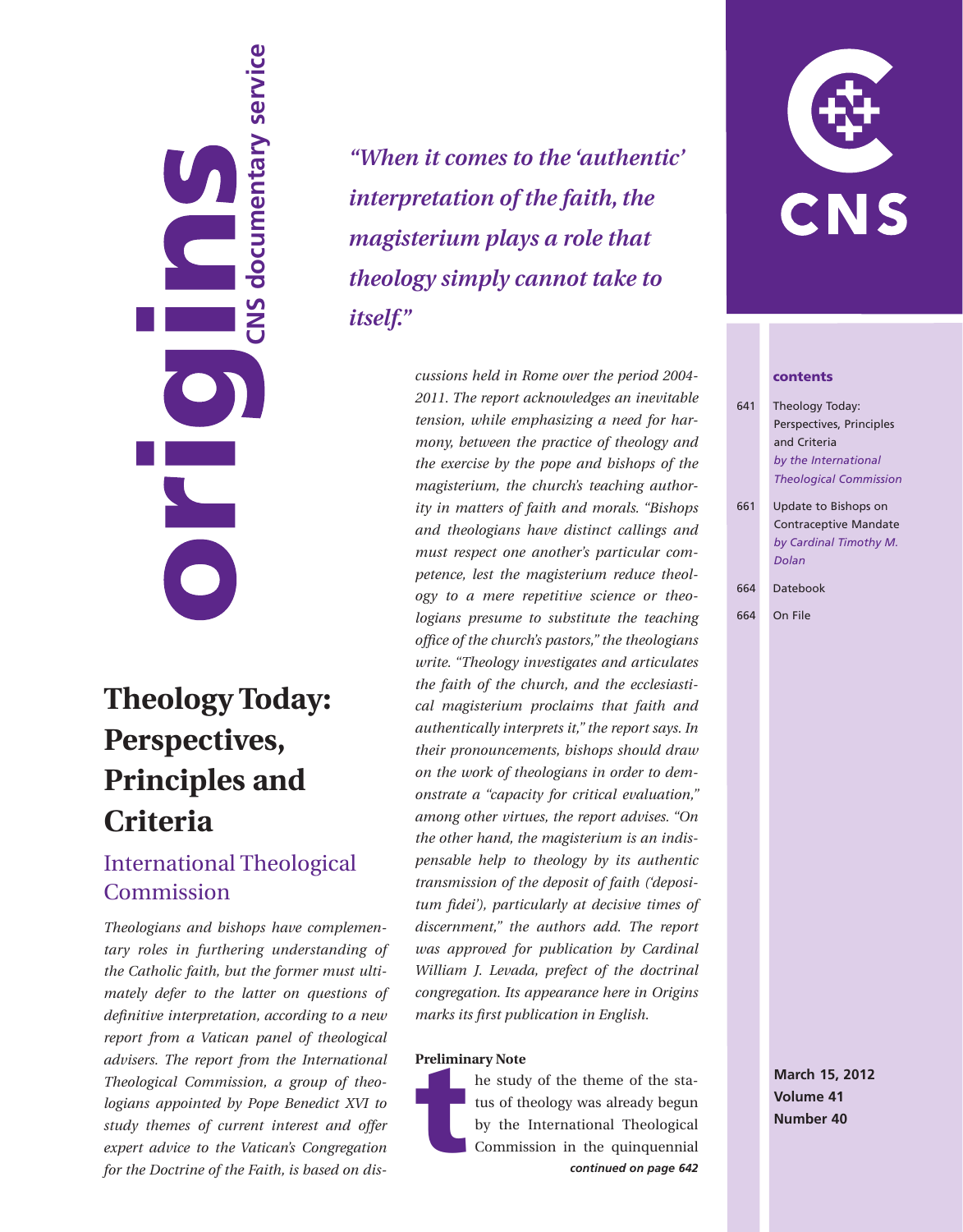*Pope Benedict XVI delivered the following address Dec. 2, 2011, to the International Theological Commission during its plenary meeting at the Vatican:*

*"It is a great joy for me to be able to receive you at the close of the annual plenary meeting of the International Theological Commission. I would first like to express a heartfelt thank you for the words that Cardinal William Levada, in his capacity as president of the commission, has addressed to me on behalf of you all.*

*"The work of this session coincided this year with the first week of Advent, an occasion that reminds us that every theologian is called to be a man of Advent, a witness keeping watch, who enlightens the ways of understanding the Word made flesh. We could say that knowledge of the true God constantly tends toward and is fed by that 'hour,' which is unknown, at which the Lord will return. Thus, keeping vigilant and enlivening the hope of expectation are not secondary tasks for a correct theological thought, which finds its reason in the person of the One who comes to meet us and illumines our understanding of salvation. "Today I would like to reflect briefly with you on the three themes that the International Theological Commission has been studying in recent years. The first, as has been said, concerns the fundamental question for all theological reflection: the question of God and in particular the understanding of monotheism. From this broad doctrinal horizon you have also delved into an ecclesial theme: the meaning of the social doctrine of the church, paying special attention to a theme that is of great relevance to contemporary theological thought about God: the question of the actual status of theology today, in its perspectives, in its principles and criteria.*

*"Behind the profession of the Christian faith in the one* 

#### *continued from page 641*

session of 2004-2008. The work was done by a subcommission presided by Father Santiago del Cura Elena and composed of the following members: Archbishop Bruno Forte, Archbishop Savio Hon Tai-Fai, SDB, Fathers Antonio Castellano, SDB, Tomislav Ivancic, Thomas Norris, Paul Rouhana, Leonard Santedi Kinkupu, Jerzy Szymik and Dr. Thomas Söding.

Since, however, this subcommission had no way of completing its work with the publication of a document, the study was taken up in the following quinquennial session on the basis of the work previously undertaken. For this purpose, a new subcommission was formed presided by Msgr. Paul McPartlan and composed of the following members: Bishop Jan Liesen, Fathers Serge Thomas Bonino, OP, Antonio Castellano, SDB, Adelbert Denaux, Tomislav Ivancic, Leonard Santedi Kinkupu, Jerzy Szymik, Sister Sara Butler, MSBT, and Dr. Thomas Söding.

The general discussions of this theme were held in numerous meetings of the subcommission and during the plenary sessions of the same International Theological Commission held in Rome from 2004 to 2011. The present text was approved in *forma specifica* on Nov. 29, 2011, and was then submitted to its president, Cardinal William Levada, prefect of the Congregation for the Doctrine of the Faith, who authorized its publication.

#### **Introduction**

1. The years following the Second Vatican Council have been extremely productive for Catholic theology. There have been new theological voices, especially those of laymen and women; theologies from new cultural contexts, particularly Latin America, Africa and Asia; new themes for reflection such as peace, justice, liberation, ecology and bioethics; deeper treatments of former themes, thanks to renewal in biblical, liturgical, patristic and medieval studies; and new venues for reflection such as ecumenical, interreligious and intercultural dialogue.

These are fundamentally positive develop-

ments. Catholic theology has sought to follow the path opened by the council, which wished to express its "solidarity and respectful affection for the whole human family" by entering into dialogue with it and offering "the saving resources which the church has received from its founder under the promptings of the Holy Spirit."1

However, this period has also seen a certain fragmentation of theology, and in the dialogue just mentioned theology always faces the challenge of maintaining its own true identity. The question arises, therefore, as to what characterizes Catholic theology and gives it, in and through its many forms, a clear sense of identity in its engagement with the world of today.

2. To some extent, the church clearly needs a common discourse if it is to communicate the one message of Christ to the world both theologically and pastorally. It is therefore legitimate to speak of the need for a certain unity of theology. However, unity here needs to be carefully understood so as not to be confused with uniformity or a single style.

*"The church clearly needs a common discourse if it is to communicate the one message of Christ to the world both theologically and pastorally."*

The unity of theology, like that of the church as professed in the creed, must be closely correlated with the idea of catholicity and also with those of holiness and apostolicity.2 The church's catholicity derives from Christ himself who is the savior of the whole world and of all humanity (cf. Eph 1:3-10; 1 Tm 2:3-6). The church is therefore at home in every nation and culture, and seeks to "gather in everything for its salvation and sanctification."3

The fact that there is one Savior shows that there is a necessary bond between catholic-

ISSN 0093-609X, Origins, CNS Documentary Service, is published weekly (except biweekly during July, August and December's last week) by Catholic News Service, 3211 4th Street N.E., Washington, D.C. 20017-1100. Copyright © 2012 by Catholic News Service/U.S. Conference of Catholic Bishops. Periodical-class postage paid at Washington, D.C. Editor, Edmond Brosnan; Associate Editor, Mary Esslinger; Layout, Emily Thompson; Director of CNS, Tony Spence. Editorial: (202) 541-3284. Circulation: (202) 541-3290 - www.originsonline.com.

Subscriptions: One year, \$114; two years, \$199; three years, \$284; foreign postage additional. Single copy: \$8. Back issues: Inquire for availability and rates. Attach mailing label to change of address requests and subscription correspondence. Postmaster: Send address changes to Origins, CNS Documentary Service, 3211 4th Street, N.E., Washington, D.C. 20017-1100.

Documentation in Origins is selected on the basis of interest and usefulness in reference to current issues. Publication does not signify endorsement by Origins or its sponsoring body, the U.S. Conference of Catholic Bishops.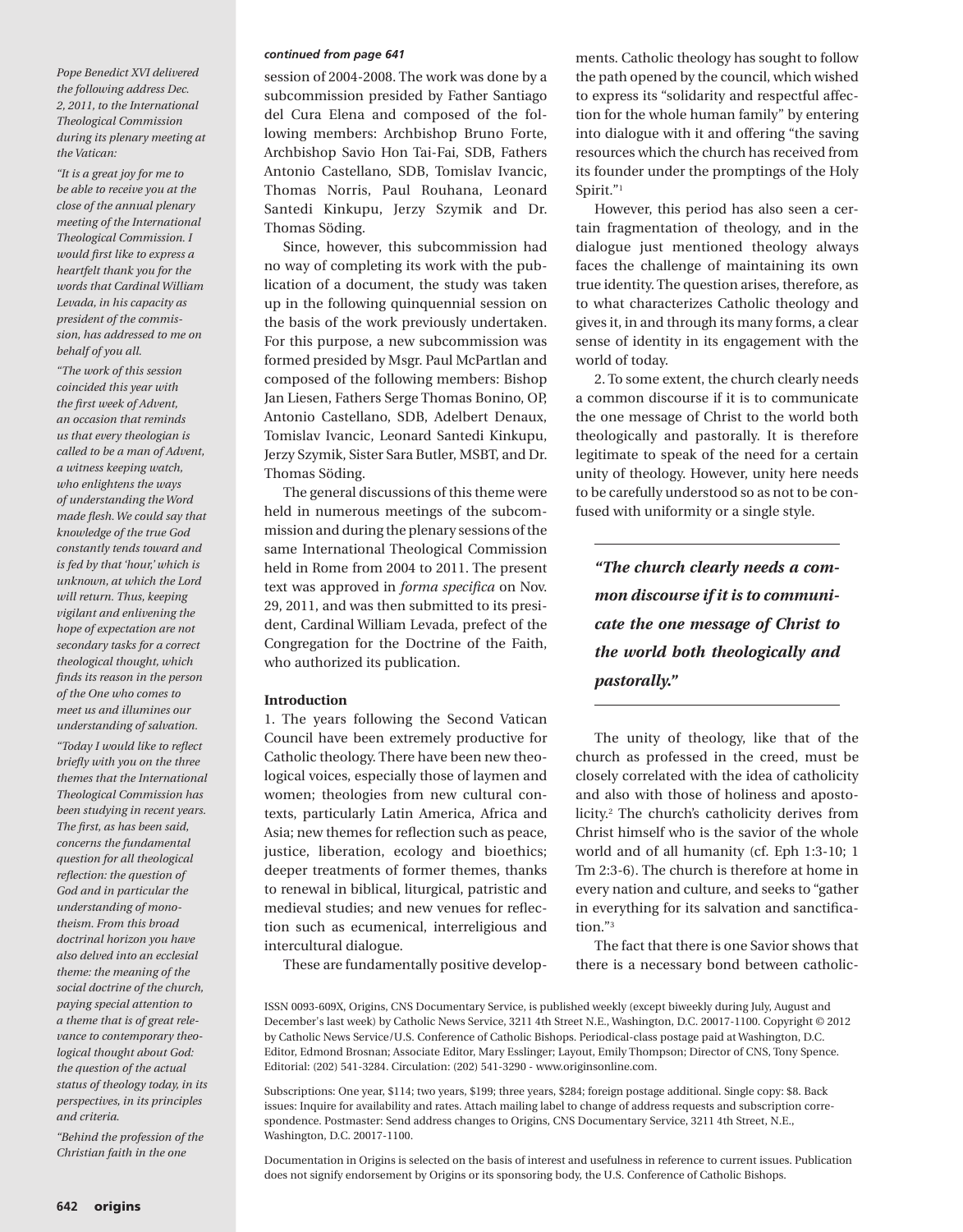ity and unity. As it explores the inexhaustible mystery of God and the countless ways in which God's grace works for salvation in diverse settings, theology rightly and necessarily takes a multitude of forms, and yet as investigations of the unique truth of the triune God and of the one plan of salvation centered on the one Lord Jesus Christ, this plurality must manifest distinctive family traits.

3. The International Theological Commission has studied various aspects of the theological task in previous texts, notably, "Theological Pluralism" (1972), "Theses on the Relationship Between the Ecclesiastical Magisterium and Theology" (1975), and "The Interpretation of Dogma" (1990).<sup>4</sup> The present text seeks to identify distinctive family traits of Catholic theology.<sup>5</sup> It considers basic perspectives and principles which characterize Catholic theology, and offers criteria by which diverse and manifold theologies may nevertheless be recognized as authentically Catholic and as participating in the Catholic Church's mission, which is to proclaim the good news to people of every nation, tribe, people and language (cf. Mt 28:18-20; Rv 7:9), and, by enabling them to hear the voice of the one Lord, to gather them all into one flock with one shepherd (cf. Jn 10:16).

That mission requires there to be in Catholic theology both diversity in unity and unity in diversity. Catholic theologies should be identifiable as such, mutually supportive and mutually accountable, as are Christians themselves in the communion of the church for the glory of God. The present text accordingly consists of three chapters, setting out the following themes: In the rich plurality of its expressions, protagonists, ideas and contexts, theology is Catholic and therefore fundamentally one if it arises from an attentive listening to the word of God (cf. Chapter 1); if it situates itself consciously and faithfully in the communion of the church (cf. Chapter 2); and if it is orientated to the service of God in the world, offering divine truth to the men and women of today in an intelligible form (cf. Chapter 3).

#### **Chapter 1: Listening to the Word of God**

4. "It pleased God, in his goodness and wisdom, to reveal himself and to make known the mystery of his will (cf. Eph 1:9)," namely that all people might "have access to the Father through Christ, the Word made flesh, in the Holy Spirit, and thus become sharers in the divine nature (cf. Eph 2:18; 2 Pt 1:4)."6 "The novelty of biblical revelation consists in the fact that God becomes known through the dialogue which he desires to have with us."7

Theology, in all its diverse traditions, disciplines and methods, is founded on the fundamental act of listening in faith to the revealed Word of God, Christ himself. Listening to God's Word is the definitive principle of Catholic theology; it leads to understanding and speech and to the formation of Christian community: "The church is built upon the word of God; she is born from and lives by that word."8

*"It is therefore legitimate to speak of the need for a certain unity of theology. However, unity here needs to be carefully understood so as not to be confused with uniformity or a single style."*

"We declare to you what we have seen and heard so that you also may have fellowship with us; and truly our fellowship is with the Father and with his Son Jesus Christ" (1 Jn 1:3).9 The whole world is to hear the summons to salvation, "so that through hearing it may believe, through belief it may hope, through hope it may come to love."10

5. Theology is scientific reflection on the divine revelation which the church accepts by faith as universal saving truth. The sheer fullness and richness of that revelation is too great to be grasped by any one theology and in fact gives rise to multiple theologies as it is received in diverse ways by human beings. In its diversity, nevertheless, theology is united in its service of the one truth of God.

The unity of theology therefore does not require uniformity but rather a single focus on God's Word and an explication of its innumerable riches by theologies able to dialogue and communicate with one another. Likewise, the plurality of theologies should not imply fragmentation or discord but rather the exploration in myriad ways of God's one saving truth.

#### *1. The Primacy of the Word of God*

6. "In the beginning was the Word, and the Word was with God, and the Word was God" (Jn 1:1). The Gospel of John starts with a "prologue." This hymn highlights the cosmic scope of revelation and the culmination of revelation in the incarnation of the Word of God. "What has come into being in him was life, and the life was the light of all people" (Jn 1:3-4).

Creation and history constitute the space and time in which God reveals himself.

*God one finds the daily profession of faith of the people of Israel: 'Hear, O Israel: The Lord our God is one Lord' (Dt 6:4). The unheard of fulfillment of God's unreserved love for all people is realized in the incarnation of the Son in Jesus Christ. In this revelation of God's intimacy and the depth of his bond of love with man, the monotheism of the one God is illuminated by a completely new light: a Trinitarian light. And in the mystery of the Trinity the brotherhood of men too is illuminated.*

*"Christian theology, along with the lives of believers, must restore the happy and crystalline evidence of the impact of the Trinitarian revelation on our community. Although ethnic and religious conflicts in the world make it more difficult to perceive the singularity of the Christian thought about God and the humanism it inspired people can recognize in the name of Jesus Christ the truth of God the Father to which the Holy Spirit stirs creature's every cry (cf. Rom 8).*

*"Theology, in fruitful dialogue with philosophy, can help believers to become aware of and to testify that Trinitarian monotheism shows us the true face of God, and that this monotheism does not generate violence but is a force of personal and universal peace.*

*"The starting point of all Christian theology is the acceptance of this divine revelation: personal acceptance of the Word made flesh, listening to the word of God in Scripture. From this starting point theology helps the understanding of faith and its transmission. The entire history of the church demonstrates, however, that acknowledging the starting point is not enough to reach the unity of faith.*

*"Every reading of the Bible is set in a given literary context, and the only context in which the believer can be in full communion with Christ is the church and her living tradition. We must live ever*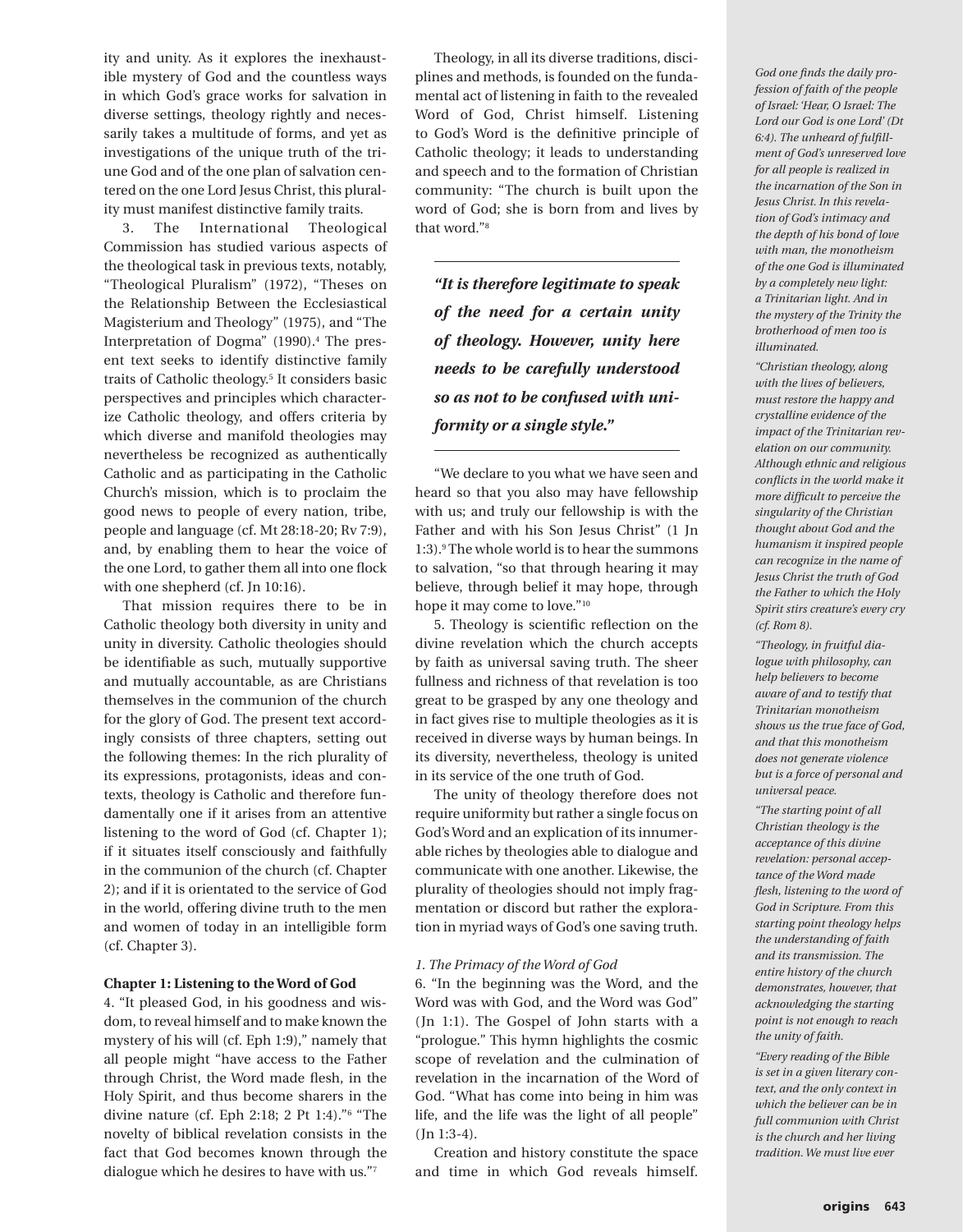*afresh the experience of the first disciples, who 'devoted themselves to the apostles' teaching and fellowship, to the breaking of bread and the prayers' (Acts 2:42).*

*"In this perspective, the commission has studied the principles and criteria according to which a theology can be catholic, and it has also reflected on the current contribution of theology. It is important to remember that Catholic theology, ever attentive to the link between faith and reason, played a historical role in the birth of the university. A truly Catholic theology with the two movements, 'intellectus quaerens fidem et fides quarens intellectum,' is especially necessary today in order to foster harmony among the symphony of the sciences in order to avoid the violent byproducts of a religiosity that opposes itself to reason and of a reason that sets itself against religion.*

*"The theological commission thus studies the relationship between the social doctrine of the church and the whole of Christian doctrine. The social commitment of the church is not just something human, nor is it reduced to a social theory. The transformation of society brought about by Christians over centuries is in answer to the coming of the Son of God into the world: The splendor of such truth and love illumines every culture and society.*

*"St. John says: 'By this we know love, that he laid down his life for us; and we ought to lay down our lives for the brethren' (1 Jn 3:16). Disciples of Christ the Redeemer know that without consideration for others, forgiveness and love even of our enemies, no human community can live in peace; and this begins in the first and foundational society that is the family.*

*"In the necessary cooperation for the common good, also with those who do not share our faith, we must make the true and deep religious motives present in our social commitment — just as we* 

The world, created by God by means of his Word (cf. Gn 1), is also, however, the setting for the rejection of God by human beings. Nevertheless, God's love toward them is always infinitely greater; "the light shines in the darkness, and the darkness does not overcome it" (Jn 1:5).

*"Theology is scientific reflection on the divine revelation which the church accepts by faith as universal saving truth. The sheer fullness and richness of that revelation is too great to be grasped by any one theology and in fact gives rise to multiple theologies as it is received in diverse ways by human beings."*

The incarnation of the Son is the culmination of that steadfast love: "And the Word became flesh and lived among us, and we have seen his glory, the glory as of a father's only son, full of grace and truth" (Jn 1:14). The revelation of God as Father who loves the world (cf. Jn 3:16, 35) is realized in the revelation of Jesus Christ, crucified and risen, the Son of God and "Savior of the world" (Jn 4:42).

In "many and various ways" God spoke through the prophets in former times, but in the fullness of time he spoke to us "by a Son whom he appointed heir of all things, through whom he also created the worlds" (Heb 1:1-2). "No one has ever seen God. It is God, the only Son, who is close to the Father's heart, who has made him known" (Jn 1:18).

7. The church greatly venerates the Scriptures, but it is important to recognize that "the Christian faith is not a 'religion of the book'; Christianity is the 'religion of the Word of God,' not of 'a written and mute word but of the incarnate and living Word.'"11 The Gospel of God is fundamentally testified by the sacred Scripture of both Old and New Testaments.12 The Scriptures are "inspired by God and committed to writing once and for all time"; hence, "they present God's own word in an unalterable form, and they make the voice of the Holy Spirit sound again and again in the words of the prophets and apostles."13 Tradition is the faithful transmission of the word of God, witnessed in the canon of Scripture by the prophets and the apostles and in the *leiturgia* (liturgy), *martyria* (testimony) and *diakonia* (service) of the church.

8. St. Augustine wrote that the word of God was heard by inspired authors and transmitted by their words: "God speaks through a human being in human fashion; and speaking thus he seeks us."14 The Holy Spirit not only inspired the biblical authors to find the right words of witness but also assists the readers of the Bible in every age to understand the Word of God in the human words of the holy Scriptures.

The relationship between Scripture and tradition is rooted in the truth which God reveals in his word for our salvation: "The books of Scripture, firmly, faithfully and without error teach that truth which God, for the sake of our salvation, wished to see confided to the sacred Scriptures,"15 and through the ages the Holy Spirit "leads believers to the full truth and makes the word of Christ dwell in them in all its richness (cf. Col 3:16)."16 "[T]he word of God is given to us in sacred Scripture as an inspired testimony to revelation; together with the church's living tradition, it constitutes the supreme rule of faith."17

9. A criterion of Catholic theology is recognition of the primacy of the word of God. God speaks "in many and various ways" — in creation, through prophets and sages, through the holy Scriptures and definitively through the life, death and resurrection of Jesus Christ, the Word made flesh (cf. Heb 1:1-2).

#### *2. Faith, the Response to God's Word*

10. St. Paul writes in his letter to the Romans, "Faith comes from what is heard, and what is heard comes through the word of Christ" (Rom 10:17). He makes two important points here. On the one hand, he explains that faith follows from listening to the word of God, always "by the power of the Spirit of God" (Rom 15:19). On the other hand, he clarifies the means by which the word of God reaches human ears: fundamentally by means of those who have been sent to proclaim the word and to awaken faith (cf. Rom 10:14-15). It follows that the word of God for all time can be proclaimed authentically only on the foundation of the apostles (cf. Eph 2:20-22) and in apostolic succession (cf. 1 Tm 4:6).

11. Since Jesus Christ, the Word made flesh, "is himself both the mediator and the sum total of revelation,"18 the response that the Word seeks, namely faith, is likewise personal. By faith human beings entrust their entire selves to God in an act which involves the "full submission" of the intellect and will to the God who reveals.19

"The obedience of faith" (Rom 1:5) is thus something personal. By faith, human beings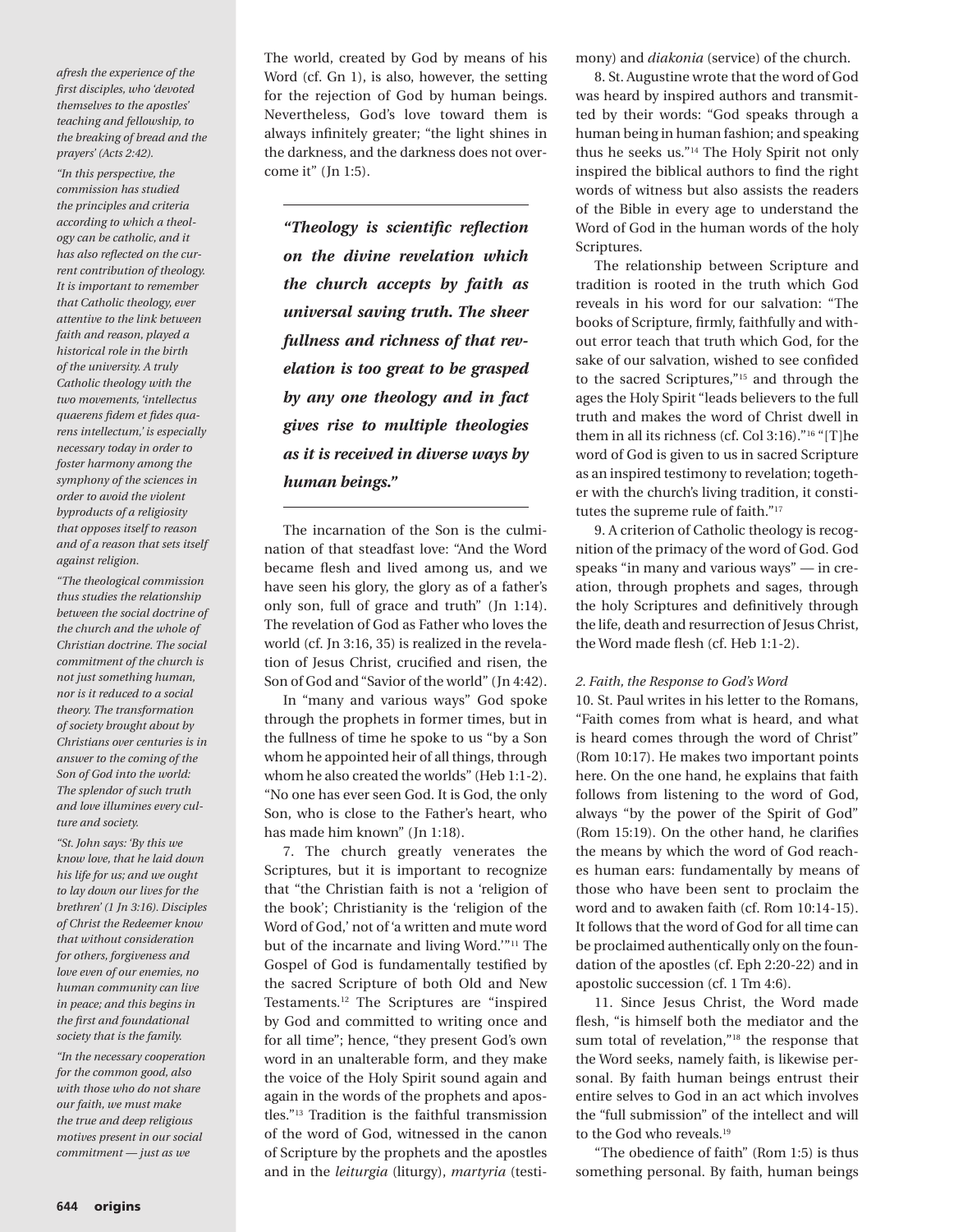open their ears to listen to God's word and their mouths also to offer him prayer and praise; they open their hearts to receive the love of God, which is poured into them through the gift of the Holy Spirit (cf. Rom 5:5); and they "abound in hope by the power of the Holy Spirit" (Rom 15:13), a hope "which does not disappoint" (Rom 5:5).

*"The plurality of theologies should not imply fragmentation or discord but rather the exploration in myriad ways of God's one saving truth."*

Thus, a living faith can be understood as embracing both hope and love. Paul emphasizes, moreover, that the faith evoked by the word of God resides in the heart and gives rise to a verbal confession: "If you confess with your lips that Jesus is Lord and believe in your heart that God raised him from the dead, you will be saved. For one believes with the heart and so is justified, and one confesses with the mouth and so is saved" (Rom 10:9-10).

12. Faith, then, is experience of God which involves knowledge of him, since revelation gives access to the truth of God which saves us (cf. 2 Thes 2:13) and makes us free (cf. Jn 8:32). Paul writes to the Galatians that, as believers, they "have come to know God, or rather to be known by God" (Gal 4:9; cf. 1 Jn 4:16).

Without faith, it would be impossible to gain insight into this truth, because it is revealed by God. The truth revealed by God and accepted in faith, moreover, is not something irrational. Rather, it gives rise to the "spiritual worship" [*logiké latreía*] that Paul says involves a renewal of the mind (Rom 12:1-2).

That God exists and is one, the creator and Lord of history, can be known with the aid of reason from the works of creation, according to a long tradition found in both the Old (cf. Wis 13:1-9) and New Testaments (cf. Rom 1:18-23).20 However, that God has revealed himself through the incarnation, life, death and resurrection of his Son for the salvation of the world (cf. Jn 3:16), and that God in his inner life is Father, Son and Holy Spirit, can be known only through faith.

13. *Faith* is both an act of belief or trust and also that which is believed or confessed, *fides qua* and *fides quae*, respectively. Both aspects work together inseparably, since trust is adhesion to a message with intelligible content, and confession cannot be reduced to mere lip service, it must come from the heart.

Faith is at the same time a reality profoundly personal and ecclesial. In professing their faith, Christians say both "I believe" and "we believe." Faith is professed within the *koinonia* of the Holy Spirit (cf. 2 Cor 13:13), which unites all believers with God and among themselves (cf. 1 Jn 1:1-3), and achieves its ultimate expression in the Eucharist (cf. 1 Cor 10:16-17).

Professions of faith have developed within the community of the faithful since earliest times. All Christians are called to give personal witness to their faith, but the creeds enable the church as such to profess her faith. This profession corresponds to the teaching of the apostles, the good news, in which the church stands and through which it is saved (cf. 1 Cor 15:1-11).

14. "False prophets arose among the people, just as there will be false teachers among you, who will secretly bring in destructive opinions" (2 Pt 2:1).<sup>21</sup> The New Testament shows abundantly that, from the very beginnings of the church, certain people have proposed a "heretical" interpretation of the faith held in common, an interpretation opposed to the apostolic tradition.

In the First Letter of John, separation from the communion of love is an indicator of false teaching (1 Jn 2:18-19). Heresy thus not only distorts the Gospel, it also damages ecclesial communion. "Heresy is the obstinate postbaptismal denial of some truth which must be believed with divine and catholic faith or it is likewise an obstinate doubt concerning the same."22

Those guilty of such obstinacy against the teaching of the church substitute their own judgment for obedience to the word of God (the formal motive of faith), the *fides qua*. Heresy serves as a reminder that the communion of the church can only be secured on the basis of the Catholic faith in its integrity and prompts the church to an ever deeper search for truth in communion.

15. A criterion of Catholic theology is that it takes the faith of the church as its source, context and norm. Theology holds the *fides qua* and the *fides quae* together. It expounds the teaching of the apostles, the good news about Jesus Christ "in accordance with the Scriptures" (1 Cor 15:3, 4), as the rule and stimulus of the church's faith.

#### *3. Theology, the Understanding of Faith*

16. The act of faith, in response to the word of God, opens the intelligence of the believer to new horizons. St. Paul writes, "It is the God

*expect others to express their own motivations — so that collaboration occurs with transparency. Those who have perceived the basis of Christian social action will also be able to find in it a reason to take into consideration the same faith in Christ Jesus.*

*"Dear friends, our meeting confirms in a meaningful way how much the church needs the competent and faithful reflection of theologians on the mystery of the God of Jesus Christ and of his church. Without healthy and vigorous theological reflection the church runs the risk of not fully expressing the harmony between faith and reason. At the same time, without the faithful experience of communion with the church and adherence to her magisterium, which is the vital space of her existence, theology would not succeed in explaining the gift of faith adequately.*

*"Extending through you my good wishes and encouragement to all our brother and sister theologians working in various ecclesial contexts, I invoke upon you the intercession of Mary, the woman of Advent and the mother of the Word Incarnate, who in keeping the Word in her heart, is for us a paradigm of right theology, the sublime model of true knowledge of the Son of God. May she, Star of Hope, guide and protect the precious work that you carry out for the church and in the name of the church. With these feelings of gratitude, I once again impart to you my apostolic blessing. Thank you."*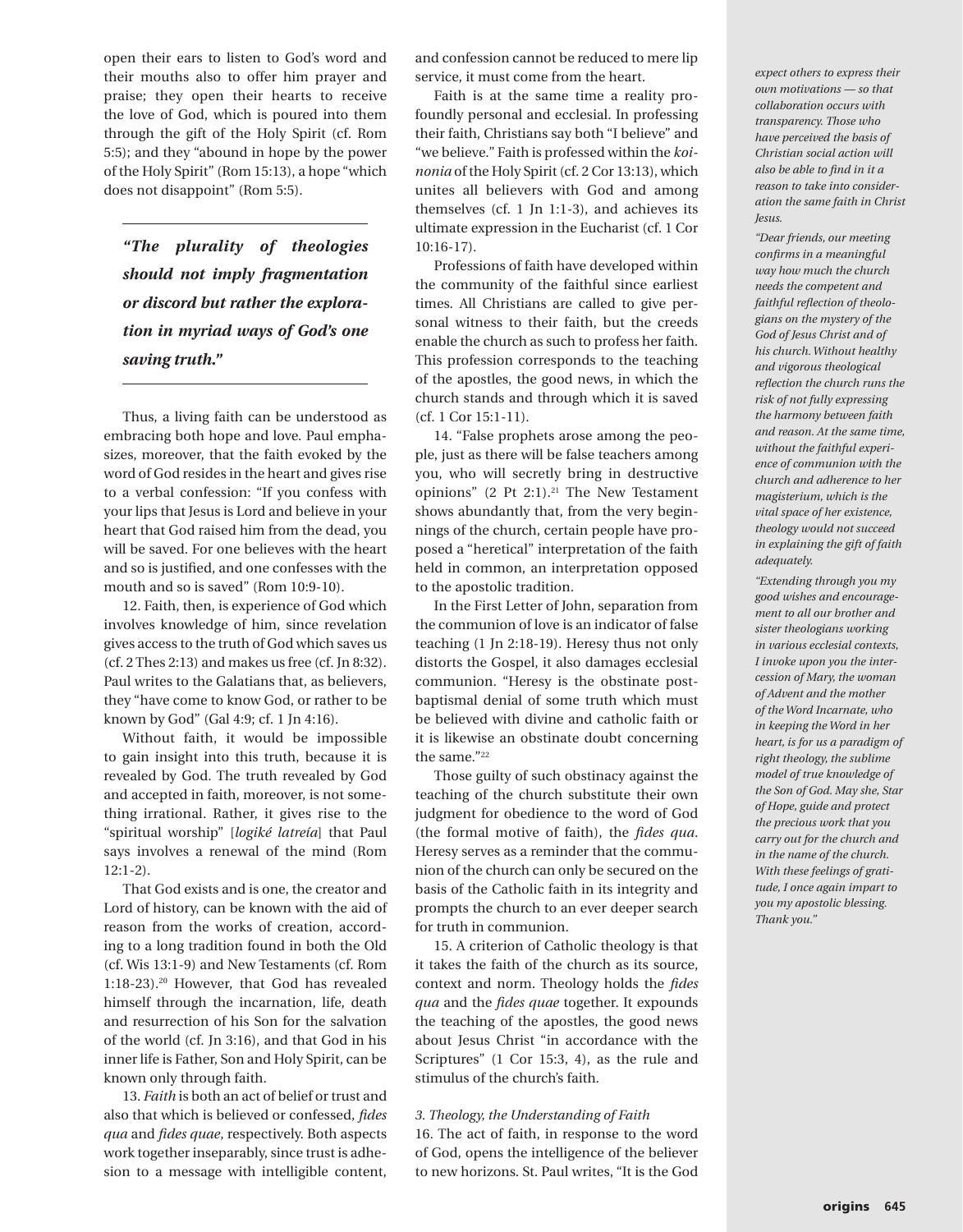who said, 'Let light shine out of darkness,' who has shone in our hearts to give the light of the knowledge of the glory of God in the face of Jesus Christ" (2 Cor 4:6). In this light, faith contemplates the whole world in a new way; it sees it more truly because, empowered by the Holy Spirit, it shares in God's own perspective.

That is why St. Augustine invites everyone who seeks truth to "believe in order to understand" [*crede ut intelligas*].23 We have received "the Spirit that is from God," St. Paul says, "so that we may understand the gifts bestowed on us by God" (1 Cor 2:12). Moreover, by this gift we are drawn into an understanding even of God himself, because "the Spirit searches everything, even the depths of God." By teaching that "we have the mind of Christ" (1 Cor 2:16), St. Paul implies that by God's grace we have a certain participation even in Christ's own knowledge of his Father and thereby in God's own self-knowledge.

17. Placed in possession of "the boundless riches of Christ" (Eph 3:8) by faith, believers seek to understand ever more fully that which they believe, pondering it in their hearts (cf. Lk 2:19). Led by the Spirit and utilizing all the resources of their intelligence, they strive to assimilate the intelligible content of the word of God, so that it may become light and nourishment for their faith. They ask of God that they may be "filled with the knowledge of God's will in all spiritual wisdom and understanding" (Col 1:9).

This is the way of the understanding of faith (*intellectus fidei*). As St. Augustine explains, it unfolds from the very dynamism of faith: "One who now understands by a true reason what he previously just believed is surely to be preferred to one who still desires to understand what he believes; but if one does not desire and if one thinks that only those things are to be believed which can be understood, then one ignores the very purpose of faith."24

This work of understanding faith contributes in turn to the nourishment of faith and enables the latter to grow.25 Thus it is that "faith and reason are like two wings on which the human spirit rises to the contemplation of truth."26 The way of the *intellectus fidei* is the path from believing, which is its source and permanent principle, to seeing in glory (the beatific vision; cf. 1 Jn 3:2), of which the *intellectus fidei* is an anticipation.

18. The *intellectus fidei* takes various forms in the life of the church and in the community of believers in accordance with the different gifts of the faithful (*lectio divina*, meditation, preaching, theology as a science, etc.). It becomes theology in the strict sense when the believer undertakes to present the content of the Christian mystery in a rational and scientific way. Theology is therefore *scientia Dei* inasmuch as it is a rational participation in the knowledge that God has of himself and of all things.

19. A criterion of Catholic theology is that, precisely as the science of faith, "faith seeking understanding" [*fides quaerens intellectum*],<sup>27</sup> it has a rational dimension. Theology strives to understand what the church believes, why it believes and what can be known *sub specie Dei*. As *scientia Dei*, theology aims to understand in a rational and systematic manner the saving truth of God.

#### **Chapter 2: Abiding in the Communion of the Church**

20. The proper place for theology is within the church, which is gathered together by the Word of God. The ecclesiality of theology is a constitutive aspect of the theological task, because theology is based on faith, and faith itself is both personal and ecclesial.

The revelation of God is directed toward the convocation and renewal of the people of God, and it is through the church that theologians receive the object of their inquiry. In Catholic theology there has been considerable reflection on the *loci* of theology, that is, the fundamental reference points for the theological task.28 It is important to know not just the *loci* but also their relative weight and the relationship between them.

#### *1. The Study of Scripture as the Soul of Theology*

21. The "study of the sacred page" should be the "very soul of sacred theology."29 This is the Second Vatican Council's core affirmation with regard to theology. Pope Benedict XVI reiterates, "Where theology is not essentially the interpretation of the church's Scripture, such a theology no longer has a foundation."30

Theology in its entirety should

conform to the Scriptures, and the Scriptures should sustain and accompany all theological work, because theology is concerned with "the truth of the Gospel" (Gal 2:5), and it can know that truth only if it investigates the normative witness to it in the canon of sacred Scripture,<sup>31</sup> and if, in doing so, it relates the human words of the Bible to the living Word of God.

"Catholic exegetes must never forget that what they are interpreting is the word of God. ... They arrive at the true goal of their work only when they have explained the meaning of the biblical text as God's word for today."32

22. *Dei Verbum* sees the task of exegesis as that of ascertaining "what God has wished to communicate to us."33 To understand and explain the meaning of the biblical texts,34 it must make use of all the appropriate philological, historical and literary methods, with the aim of clarifying and understanding sacred Scripture in its own context and period. Thus the historicity of revelation is methodologically taken into account.

*Dei Verbum* No. 12 makes particular reference to the need for attentiveness to literary forms: "For the fact is that truth is differently presented and expressed in the various types of historical writing, in prophetical and poetic texts and in other forms of literary expression."

Since the council, further methods which can unfold new aspects of the meaning of Scripture have been developed.35 *Dei Verbum* No. 12 indicates, however, that in order to acknowledge "the divine dimension of the Bible" and to achieve a truly "theological" interpretation of Scripture, "three fundamental criteria" must also be taken into account:36 the unity of Scripture, the witness of tradition and the analogy of faith.37

The council refers to the unity of Scripture because the Bible testifies to the entire truth of salvation only in its pluriform totality.38 Exegesis has developed methodological ways of taking account of the canon of Scripture as a whole as a hermeneutical reference point for interpreting Scripture. The significance of the location and content of the different books and pericopes can thereby be determined.

Overall, as the council teaches, exegesis should strive to read and interpret the biblical texts in the broad set-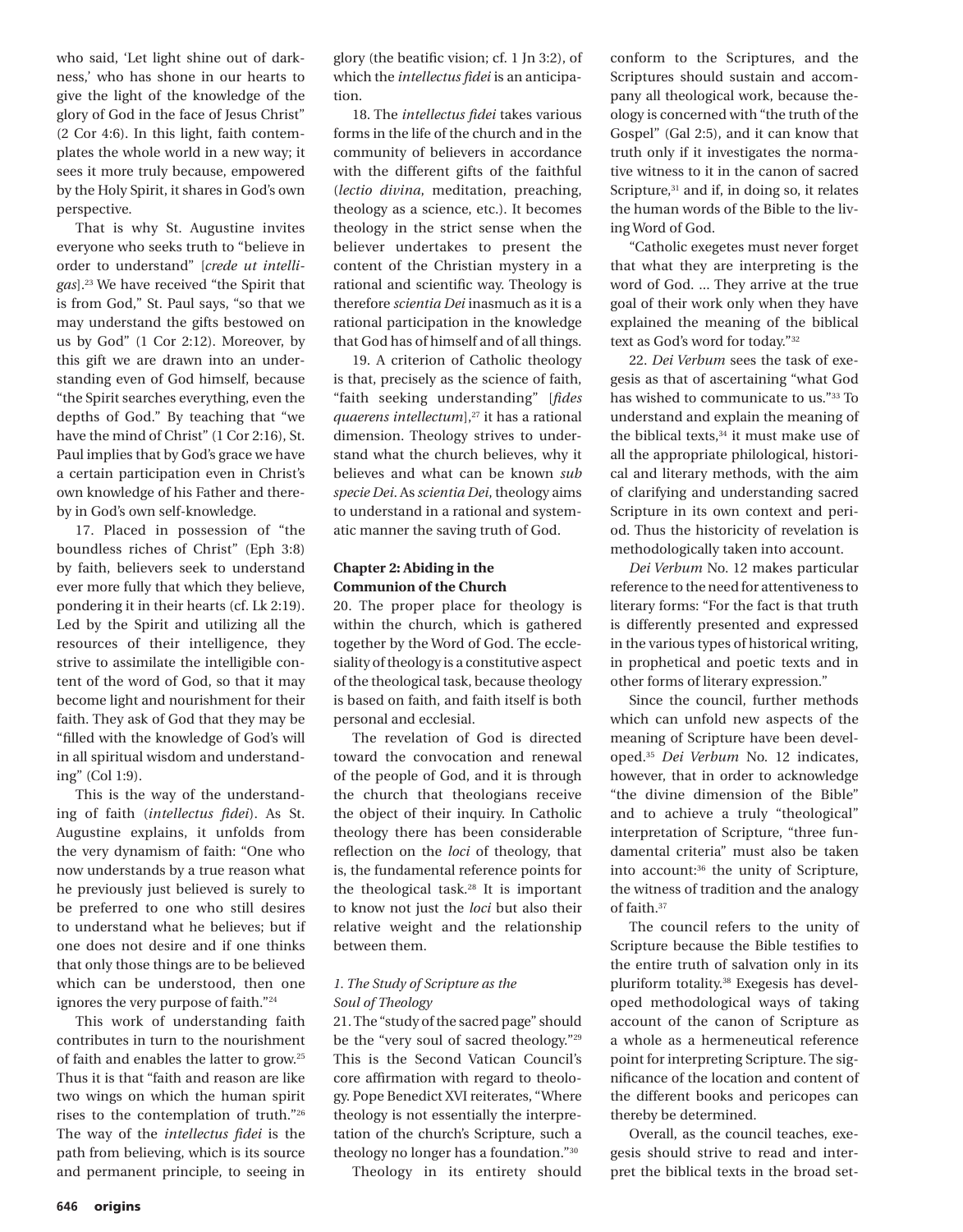ting of the faith and life of the people of God, sustained through the ages by the working of the Holy Spirit. It is in this context that exegesis searches for the literal sense and opens itself to the spiritual or fuller sense (*sensus plenior*) of Scripture.39 "Only where both methodological levels, the historico-critical and the theological, are respected, can one speak of a theological exegesis, an exegesis worthy of this book."40

23. In saying that the study of sacred Scripture is the "soul" of theology, *Dei Verbum* has in mind all of the theological disciplines. This foundation in the revealed word of God, as testified by Scripture and tradition, is essential for theology. Its primary task is to interpret God's truth as saving truth.

Urged on by Vatican II, Catholic theology seeks to attend to the word of God and thereby to the witness of Scripture in all its work.41 Thus it is that in theological expositions "biblical themes should have first place," before anything else.<sup>42</sup> This approach corresponds anew to that of the Fathers of the Church, who were "primarily and essentially 'commentators on sacred Scripture,'"43 and it opens up the possibility of ecumenical collaboration: "Shared listening to the Scriptures ... spurs us on toward the dialogue of charity and enables growth in the dialogue of truth."44

24. A criterion of Catholic theology is that it should draw constantly upon the canonical witness of Scripture and should promote the anchoring of all of the church's doctrine and practice in that witness, since "all the preaching of the church, as indeed the entire Christian religion, should be nourished and ruled by sacred Scripture."45 Theology should endeavor to open wide the Scriptures to the Christian faithful,46 so that the faithful may come into contact with the living Word of God (cf. Heb 4:12).

#### *2. Fidelity to Apostolic Tradition*

25. The Acts of the Apostles describes the life of the early Christian community in a way that is fundamental for the church of all times: "They devoted themselves to the apostles' teaching and fellowship, to the breaking of bread and the prayers" (Acts 2:42; cf. Rv 1:3). This succinct description, at the end of the account of the feast of Pentecost, when the Holy Spirit opened the mouths of the apostles to preach and brought

many of those who heard them to faith, highlights various essential aspects of the Spirit's ongoing work in the church. There is already an anticipatory outline of the church's teaching and sacramental life, of its spirituality and commitment to charity.

*"Theology strives to understand what the church believes, why it believes and what can be known 'sub specie Dei.' As 'scientia Dei,' theology aims to understand in a rational and systematic manner the saving truth of God."*

All of these began in the apostolic community, and the handing on of this integral way of life in the Spirit is apostolic tradition. *Lex orandi* (the rule of prayer), *lex credendi* (the rule of belief) and *lex vivendi* (the rule of life) are all essential aspects of this tradition. Paul refers to the tradition into which as an apostle he has been incorporated when he speaks of "handing on" what he himself "received" (1 Cor 15:1-11, cf. also 1 Cor 11:23-26).

26. Tradition is therefore something living and vital, an ongoing process in which the unity of faith finds expression in the variety of languages and the diversity of cultures. It ceases to be tradition if it fossilizes. "The tradition that comes from the apostles makes progress in the church with the help of the Holy Spirit. There is a growth in insight into the realities and words that are being passed on. ... Thus, as the centuries go by, the church is always advancing toward the plenitude of divine truth, until eventually the words of God are fulfilled in her."47

Tradition occurs in the power of the Holy Spirit, who, as Jesus promised his disciples, guides the church into all the truth (cf. Jn 16:13) by firmly establishing the memory of Jesus himself (cf. Jn 14:26), keeping the church faithful to her apostolic origins, enabling the secure transmission of the faith and prompting the ever new presentation of the Gospel

under the direction of pastors who are successors of the apostles.<sup>48</sup>

Vital components of tradition are therefore: a constantly renewed study of sacred Scripture, liturgical worship, attention to what the witnesses of faith have taught through the ages, catechesis fostering growth in faith, practical love of God and neighbor, structured ecclesial ministry and the service given by the magisterium to the word of God. What is handed on comprises "everything that serves to make the people of God live their lives in holiness and increase their faith." The church "in her doctrine, life and worship, perpetuates and transmits to every generation all that she herself is, all that she believes."49

27. "The sayings of the holy fathers are a witness to the life-giving presence of ... tradition, showing how its riches are poured out in the practice and life of the church, in her belief and her prayer."50 Because the Fathers of the Church, both East and West, have a unique place in the "faithful transmission and elucidation" of revealed truth, 51 their writings are a specific reference point (*locus*) for Catholic theology. The tradition known and lived by the fathers was multifaceted and pulsing with life, as can be seen from the plurality of liturgical families and of spiritual and exegetical-theological traditions (e.g. in the schools of Alexandria and Antioch), a plurality firmly anchored and united in the one faith.

During the major theological controversies of the fourth and fifth centuries, the conformity of a doctrine with the consensus of the fathers, or lack of it, was proof of orthodoxy or heresy.52 For Augustine, the united witness of the fathers was the voice of the church.53 The councils of Chalcedon and Trent began their solemn declarations with the formula: "Following the holy fathers,"54 and the Council of Trent and the First Vatican Council clearly indicated that the "unanimous consensus" of the fathers was a sure guide for the interpretation of Scripture.<sup>55</sup>

28. Many of the fathers were bishops who gathered with their fellow bishops in the councils, first regional and later worldwide, or "ecumenical," that mark the life of the church from the earliest centuries, after the example of the apostles (cf. Acts 15:6-21). Confronted with the Christological and Trinitarian her-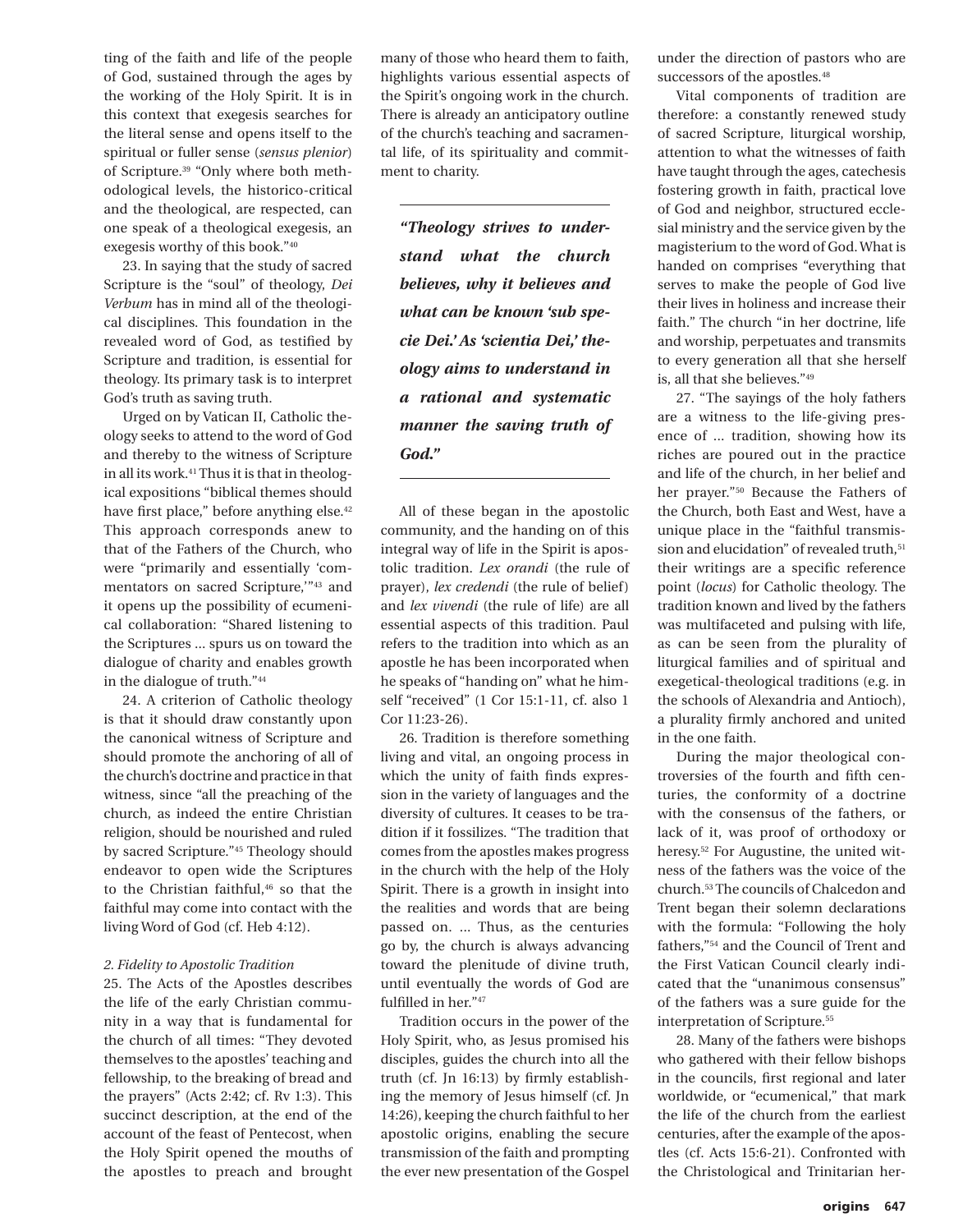esies that threatened the faith and unity of the church during the patristic period, bishops met in the great ecumenical councils — Nicaea I, Constantinople I, Ephesus, Chalcedon, Constantinople II, Constantinople III and Nicaea II — to condemn error and proclaim the orthodox faith in creeds and definitions of faith.

These councils set forth their teaching, in particular their solemn definitions, as normative and universally binding; and these definitions express and belong to the apostolic tradition and continue to serve the faith and unity of the church. Subsequent councils which have been recognized as ecumenical in the West continued this practice.

The Second Vatican Council refers to the teaching office or magisterium of the pope and the bishops of the church, and states that the bishops teach infallibly when, either gathered with the bishop of Rome in an ecumenical council or in communion with him though dispersed throughout the world, they agree that a particular teaching concerning faith or morals "is to be held definitively and absolutely." The pope himself, head of the college of bishops, teaches infallibly when "as supreme pastor and teacher of all the faithful ... he proclaims in an absolute decision a doctrine pertaining to faith or morals."56

29. Catholic theology recognizes the teaching authority of ecumenical councils, the ordinary and universal magisterium of the bishops and the papal magisterium. It acknowledges the special status of dogmas, that is, statements "in which the church proposes a revealed truth definitively and in a way that is binding for the universal church, so much so that denial is rejected as heresy and falls under an anathema."57

Dogmas belong to the living and ongoing apostolic tradition. Theologians are aware of the difficulties that attend their interpretation. For example, it is necessary to understand the precise question under consideration in light of its historical context and to discern how a dogma's meaning and content are related to its formulation.58 Nevertheless, dogmas are sure points of reference for the church's faith and are used as such in theological reflection and argumentation.

30. In Catholic belief, Scripture, tradition and the magisterium of the church are inseparably linked. "Sacred tradition and sacred Scripture make up a single sacred deposit of the word of God, which is entrusted to the church," and "the task of giving an authentic interpretation of the word of God, whether in its written form or in the form of tradition, has been entrusted to the living teaching office of the church alone."59

*"Tradition is therefore something living and vital, an ongoing process in which the unity of faith finds expression in the variety of languages and the diversity of cultures. It ceases to be tradition if it fossilizes."*

Sacred Scripture is not simply a text but *"locutio Dei"*60 and *"verbum Dei,"*<sup>61</sup> testified initially by the prophets of the Old Testament and ultimately by the apostles in the New Testament (cf. Rom 1:1-2). Having arisen in the midst of the people of God and having been unified, read and interpreted by the people of God, sacred Scripture belongs to the living tradition of the church as the canonical witness to the faith for all time. Indeed, "Scripture is the first member in the written tradition."62

"Scripture is to be proclaimed, heard, read, received and experienced as the word of God, in the stream of the apostolic tradition from which it is inseparable."63 This process is sustained by the Holy Spirit, "through whom the living voice of the Gospel rings out in the church — and through her in the world."64

"Sacred Scripture is the speech of God as it is put down in writing under the breath of the Holy Spirit. And tradition transmits in its entirety the word of God which has been entrusted to the apostles by Christ the Lord and the Holy Spirit. It transmits it to the successors of the apostles so that, enlightened by the Spirit of truth, they may faithfully preserve, expound and spread it abroad by their preaching. Thus it comes about that the church does not draw her certainty about all revealed truths from the holy Scriptures alone."65

She draws it also from the apostolic tradition, because the latter is the living process of the church's listening to the word of God.

31. Vatican II distinguished between tradition and those traditions that belong to particular periods of the church's history or to particular regions and communities such as religious orders or specific local churches.<sup>66</sup> Distinguishing between tradition and traditions has been one of the major tasks of Catholic theology since Vatican II and of theology generally in recent decades.67 It is a task profoundly related to the church's catholicity and with many ecumenical implications.

Numerous questions arise, for instance: "Is it possible to determine more precisely what the content of the one tradition is and by what means? Do all traditions which claim to be Christian contain the tradition? How can we distinguish between traditions embodying the true tradition and merely human traditions? Where do we find the genuine tradition and where impoverished tradition or even distortion of tradition?"68

On one hand, theology must show that apostolic tradition is not something abstract, but that it exists concretely in the different traditions that have formed within the church. On the other hand, theology has to consider why certain traditions are characteristic not of the church as a whole but only of particular religious orders, local churches or historical periods.

While criticism is not appropriate with reference to apostolic tradition itself, *traditions* must always be open to critique, so that the "continual reformation" of which the church has need<sup>69</sup> can take place and so that the church can renew herself permanently on her one foundation, namely Jesus Christ. Such a critique seeks to verify whether a specific tradition does indeed express the faith of the church in a particular place and time, and it seeks correspondingly to strengthen or correct it through contact with the living faith of all places and all times.

32. Fidelity to the apostolic tradition is a criterion of Catholic theology. This fidelity requires an active and discerning reception of the various witnesses and expressions of the ongoing apostolic tradition. It implies study of sacred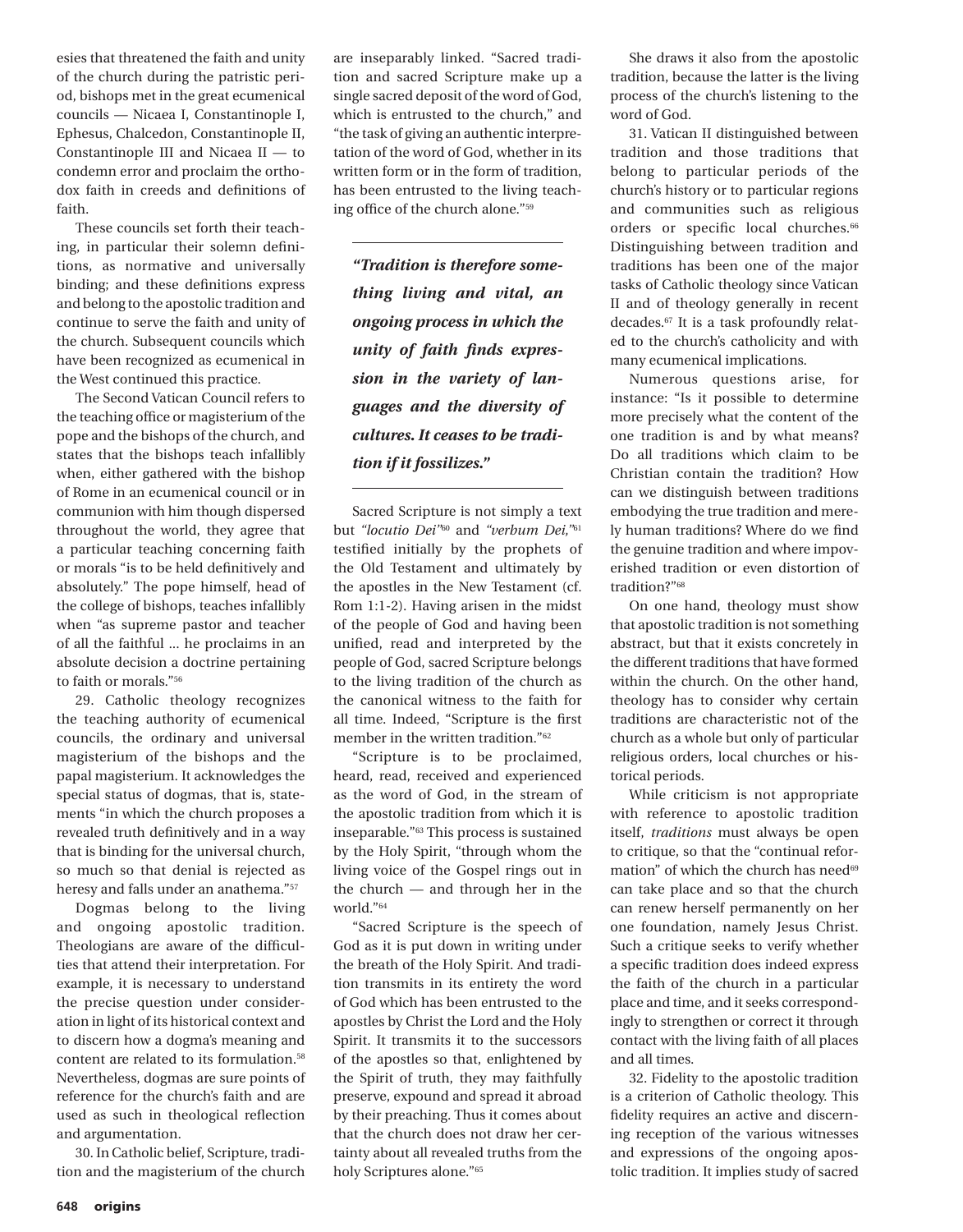Scripture, the liturgy and the writings of the fathers and doctors of the church, and attention to the teaching of the magisterium.

#### *3. Attention to the 'Sensus Fidelium'*

33. In his First Letter to the Thessalonians, St. Paul writes, "We constantly give thanks to God for this, that when you received the word of God that you heard from us, you accepted it not as a human word but as what it really is, God's word, which is also at work in you believers" (1 Thes 2:13).

These words illustrate what Vatican II referred to as "the supernatural appreciation of the faith [*sensus fidei*] of the whole people,"70 and "the intimate sense of spiritual realities"71 that the faithful have, that is, the *sensus fidelium.* The subject of faith is the people of God as a whole, which in the power of the Spirit affirms the word of God. That is why the council declares that the entire people of God participate in the prophetic ministry of Jesus,<sup>72</sup> and that, anointed by the Holy Spirit (cf. 1 Jn 2:20, 27), it "cannot err in matters of belief."73

The pastors who guide the people of God, serving its faith, are themselves first of all members of the communion of believers. Therefore *Lumen Gentium* speaks first about the people of God and the *sensus fidei* that they have,<sup>74</sup> and then of the bishops<sup>75</sup> who, through their apostolic succession in the episcopate and the reception of their own specific *charisma veritatis certum* (sure charism of truth),76 constitute, as a college in hierarchical communion with their head, the bishop of Rome and successor of St. Peter in the apostolic see,77 the church's magisterium.

Likewise, *Dei Verbum* teaches that the word of God has been "entrusted to the church" and refers to the "entire holy people" adhering to it, before then specifying that the pope and the bishops have the task of authentically interpreting the word of God.78 This ordering is fundamental for Catholic theology. As St. Augustine said, *"Vobis sum episcopus, vobiscum sum christianus."*<sup>79</sup>

34. The nature and location of the *sensus fidei* or *sensus fidelium* must be properly understood. The *sensus fidelium* does not simply mean the majority opinion in a given time or culture, nor is it only a secondary affirmation of what is first taught by the magisterium. The

*sensus fidelium* is the *sensus fidei* of the people of God as a whole who are obedient to the word of God and are led in the ways of faith by their pastors. So the *sensus fidelium* is the sense of the faith that is deeply rooted in the people of God who receive, understand and live the word of God in the church.

*"Catholic theology recognizes the teaching authority of ecumenical councils, the ordinary and universal magisterium of the bishops and the papal magisterium. It acknowledges the special status of dogmas."*

35. For theologians, the *sensus fidelium* is of great importance. It is not only an object of attention and respect, it is also a base and a *locus* for their work. On the one hand, theologians depend on the *sensus fidelium* because the faith that they explore and explain lives in the people of God. It is clear, therefore, that theologians themselves must participate in the life of the church to be truly aware of it.

On the other hand, part of the particular service of theologians within the body of Christ is precisely to explicate the church's faith as it is found in the Scriptures, the liturgy, creeds, dogmas, catechisms and in the *sensus fidelium* itself. Theologians help to clarify and articulate the content of the *sensus fidelium*, recognizing and demonstrating that issues relating to the truth of faith can be complex and that investigation of them must be precise.<sup>80</sup>

It falls to them also on occasion critically to examine expressions of popular piety, new currents of thought and movements within the church in the name of fidelity to the apostolic tradition. Theologians' critical assessments must always be constructive; they must be given with humility, respect and charity: "Knowledge (*gnosis*) puffs up, but love (*agape*) builds up" (1 Cor 8:1).

36. Attention to the *sensus fidelium* is a criterion for Catholic theology. Theology should strive to discover and articulate accurately what the Catholic

faithful actually believe. It must speak the truth in love, so that the faithful may mature in faith and not be "tossed to and fro and blown about by every wind of doctrine" (Eph 4:14-15).

#### *4. Responsible Adherence to the Ecclesiastical Magisterium*

37. In Catholic theology the magisterium is an integral factor in the theological enterprise itself, since theology receives its object from God through the church, whose faith is authentically interpreted by "the living teaching office of the church alone,"81 that is, by the magisterium of the pope and the bishops. Fidelity to the magisterium is necessary for theology to be the knowledge of faith (*scientia fidei*) and an ecclesial task.

A correct theological methodology therefore requires a proper understanding of the nature and authority of the magisterium at its various levels and of the relations that properly exist between the ecclesiastical magisterium and theology.82 Bishops and theologians have distinct callings and must respect one another's particular competence, lest the magisterium reduce theology to a mere repetitive science or theologians presume to substitute the teaching office of the church's pastors.

38. An understanding of the church as communion is a good framework within which to consider how the relationship between theologians and bishops, between theology and the magisterium, can be one of fruitful collaboration. The first thing to acknowledge is that theologians in their work and bishops in their magisterium both stand under the primacy of the word of God and never above it.<sup>83</sup>

Between bishops and theologians there should be a mutually respectful collaboration; in their obedient listening to this word and faithful proclamation of it; in their attention to the *sensus fidelium* and service of the growth and maturing of faith; in their concern to transmit the word to future generations, with respect for new questions and challenges; and in their hope-filled witness to the gifts already received; in all of this bishops and theologians have their respective roles in one common mission,<sup>84</sup> from which the magisterium and theology each derive their own legitimacy and purpose.<sup>85</sup>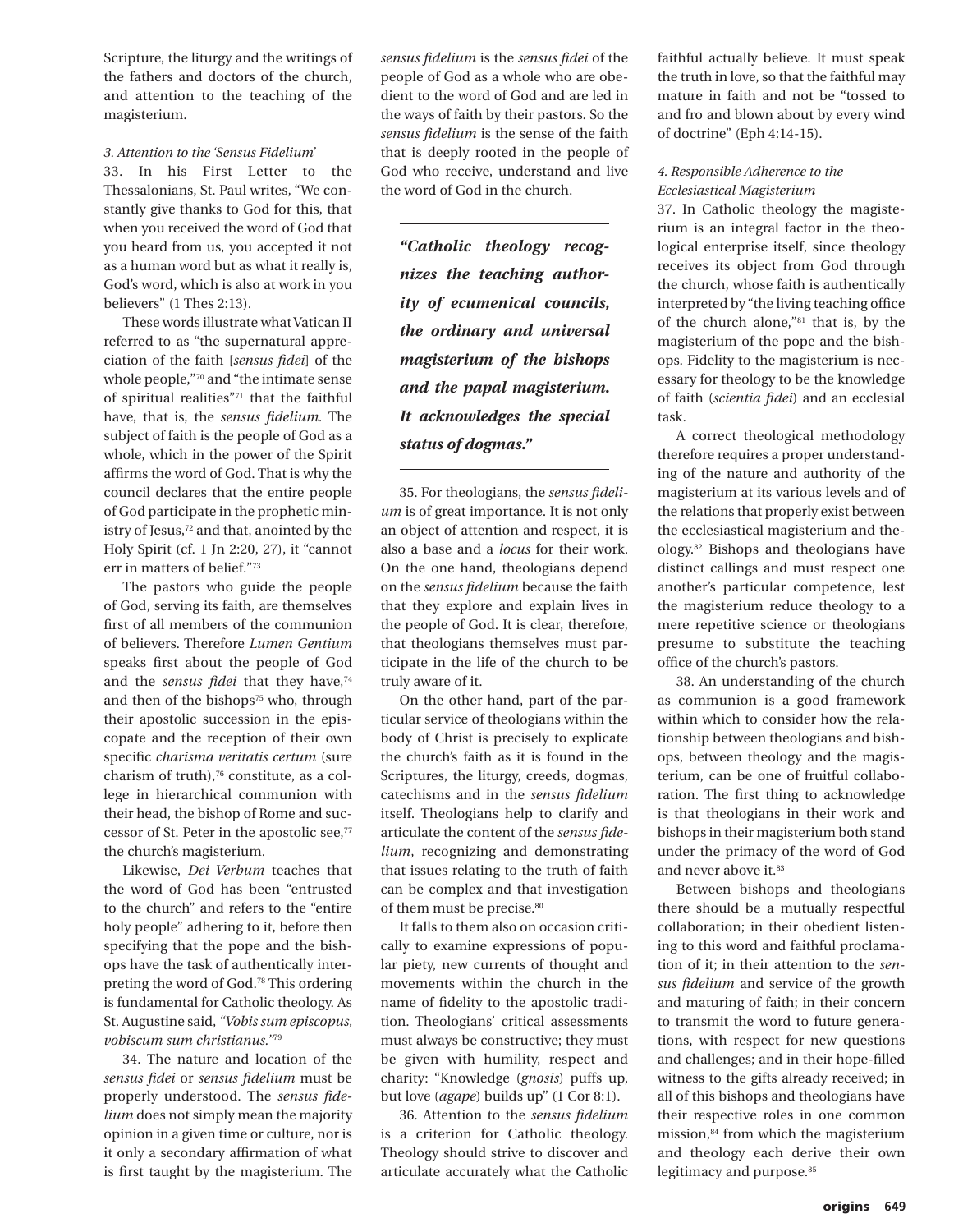Theology investigates and articulates the faith of the church, and the ecclesiastical magisterium proclaims that faith and authentically interprets it.86

39. On the one hand, the magisterium needs theology in order to demonstrate in its interventions not only doctrinal authority but also theological competence and a capacity for critical evaluation, so theologians should be called upon to assist with the preparation and formulation of magisterial pronouncements. On the other hand, the magisterium is an indispensable help to theology by its authentic transmission of the deposit of faith (*depositum fidei*), particularly at decisive times of discernment.

Theologians should acknowledge the contribution of magisterial statements to theological progress and should assist with the reception of those statements. Magisterial interventions themselves can stimulate theological reflection, and theologians should show how their own contributions conform with and carry forward previous doctrinal statements of the magisterium.

There is indeed in the church a certain "magisterium" of theologians,<sup>87</sup> but there is no place for parallel, opposing or alternative magisteria<sup>88</sup> or for views that would separate theology from the church's magisterium.

40. When it comes to the "authentic" interpretation of the faith, the magisterium plays a role that theology simply cannot take to itself. Theology cannot substitute a judgment coming from the scientific theological community for that of the bishops. Acceptance of this function of the magisterium in relation to the authenticity of faith requires recognition of the different levels of magisterial affirmations.<sup>89</sup>

These different levels give rise to a correspondingly differentiated response on the part of the faithful and of theologians. Not all magisterial teaching has the same weight. This itself is relevant to the work of theology, and indeed the different levels are described by what are called "theological qualifications or notes."90

41. Precisely because of this gradation, the obedience that theologians as members of the people of God owe to the magisterium always involves constructively critical evaluation and comment.91 While "dissent" toward the magisterium has no place in Catholic theology, investigation and questioning is justified and even necessary if theology is to fulfill its task.92

Whatever the situation, a mere formal and exterior obedience or adherence on the part of theologians is not sufficient. Theologians should strive to deepen their reflection on the truth proclaimed by the church's magisterium and should seek its implications for the Christian life and for the service of the truth. In this way theologians fulfill their proper task, and the teaching of the magisterium is not reduced to mere decorative citations in theological discourse.

*"The word of God for all time can be proclaimed authentically only on the foundation of the apostles (cf. Eph 2:20- 22) and in apostolic succession (cf. 1 Tm 4:6)."*

42. The relationship between bishops and theologians is often good and trusting on both sides, with due respect for one another's callings and responsibilities. For example, bishops attend and participate in national and regional gatherings of theological associations, call on theological experts as they formulate their own teaching and policies, and visit and support theological faculties and schools in their dioceses.

Inevitably, there will be tensions at times in the relationship between theologians and bishops. In his profound analysis of the dynamic interaction within the living organism of the church of the three offices of Christ as prophet, priest and king, Blessed John Henry Newman acknowledged the possibility of such "chronic collisions or contrasts," and it is well to remember that he saw them as "lying in the nature of the case."93 "Theology is the fundamental and regulating principle of the whole church system," he wrote, and yet "theology cannot always have its own way."94

With regard to tensions between theologians and the magisterium, the International Theological Commission said in 1975: "Wherever there is genuine life, tension always exists." "Such tension need not be interpreted as hostility or real opposition, but can be seen as a vital force and an incentive to a common carrying out of [their] respective tasks by way of dialogue."95

43. The freedom of theology and of theologians is a theme of special interest.96 This freedom "derives from the true scientific responsibility of theologians."97 The idea of adherence to the magisterium sometimes prompts a critical contrast between a so-called "scientific" theology (without presuppositions of faith or ecclesial allegiance) and a socalled "confessional" theology (elaborated within a religious confession), but such a contrast is inadequate.<sup>98</sup>

Other debates arise from consideration of the believer's freedom of conscience or of the importance of scientific progress in theological investigation, and the magisterium is sometimes cast as a repressive force or a brake on progress. Investigating such issues is itself part of the theological task, so as properly to integrate the scientific and confessional aspects of theology and to see the freedom of theology within the horizon of the design and will of God.

44. Giving responsible adherence to the magisterium in its various gradations is a criterion of Catholic theology. Catholic theologians should recognize the competence of bishops, and especially of the college of bishops headed by the pope, to give an authentic interpretation of the word of God handed on in Scripture and tradition.99

#### *5. In the Company of Theologians*

45. As is the case with all Christian vocations, the ministry of theologians, as well as being personal, is also both communal and collegial; that is, it is exercised in and for the church as a whole, and it is lived out in solidarity with those who have the same calling.

Theologians are rightly conscious and proud of the profound links of solidarity that unite them with one another in service to the body of Christ and to the world. In very many ways, as colleagues in theological faculties and schools, as fellow members of theological societies and associations, as collaborators in research and as writers and teachers, they support, encourage and inspire one another, and also serve as mentors and role models for those, especially graduate students, who are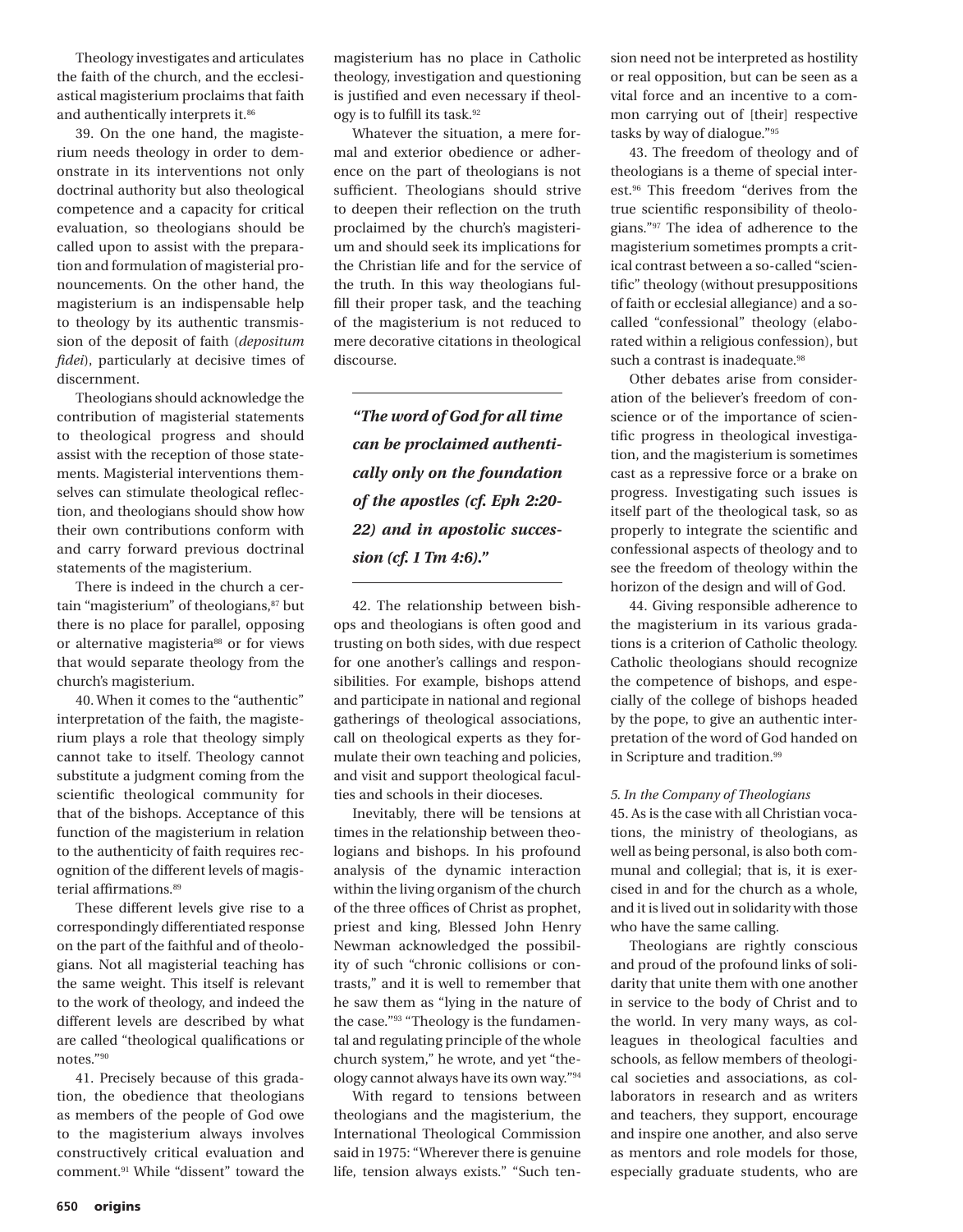aspiring to be theologians. Moreover, links of solidarity rightly extend in space and time, uniting theologians across the world in different countries and cultures, and through time in different eras and contexts.

This solidarity is truly beneficial when it promotes awareness and observance of the criteria of Catholic theology as identified in this report. No one is better placed to assist Catholic theologians in striving to give the best possible service, in accordance with the true characteristics of their discipline, than other Catholic theologians.

46. Nowadays collaboration in research and publication projects, both within and across various theological fields, is increasingly common. Opportunities for presentations, seminars and conferences that will strengthen the mutual awareness and appreciation of colleagues in theological institutions and faculties should be cultivated. Moreover, occasions for interdisciplinary encounter and exchange between theologians and philosophers, natural and social scientists, historians and so on should also be fostered, since, as is indicated in this report, theology is a science that thrives in interaction with other sciences, as they do also in fruitful exchange with theology.

47. In the nature of their task, theologians often work at the frontiers of the church's experience and reflection. Especially with the expanded number nowadays of lay theologians who have experience of particular areas of interaction between the church and the world, between the Gospel and life, with which ordained theologians and theologians in religious life may not be so familiar, it is increasingly the case that theologians give an initial articulation of "faith seeking understanding" in new circumstances or in the face of new issues.

Theologians need and deserve the prayerful support of the ecclesial community as a whole and particularly of one another in their sincere endeavors on behalf of the church, but careful adherence to the fundamental criteria of Catholic theology is especially important in such circumstances. Theologians should always recognize the intrinsic provisionality of their endeavors and offer their work to the church as a whole for scrutiny and evaluation.100

48. One of the most valuable services that theologians render to one another is that of mutual questioning and correction, e.g. by the medieval practice of the *disputatio* and today's practice of reviewing one another's writings, so that ideas and methods can be progressively refined and perfected, and this process generally and healthily occurs within the theological community itself.<sup>101</sup>

*"While criticism is not appropriate with reference to apostolic tradition itself, traditions must always be open to critique, so that the 'continual reformation' of which the church has need can take place and so that the church can renew herself permanently on her one foundation, namely Jesus Christ."*

Of its nature, however, it can be a slow and private process and especially in these days of instant communication and dissemination of ideas far beyond the strictly theological community, it would be unreasonable to imagine that this self-correcting mechanism suffices in all cases. The bishops who watch over the faithful, teaching and caring for them, certainly have the right and the duty to speak, to intervene and if necessary to censure theological work that they deem to be erroneous or harmful.<sup>102</sup>

49. Ecumenical dialogue and research provide a uniquely privileged and potentially productive field for collaboration between Catholic theologians and those of other Christian traditions. In such work, issues of faith, meaning and language are deeply pondered. As they work to promote mutual understanding on issues that have been contentious between their traditions, perhaps for many centuries, theologians act as ambassadors for their communities in the holy task of seeking the reconciliation and unity of Christians, so that the world may believe (cf. Jn 17:21).

That ambassadorial task requires particular adherence to the criteria outlined here on the part of Catholic participants so that the manifold gifts that the Catholic tradition contains can truly be offered in the "exchange of gifts" that ecumenical dialogue and collaboration more widely always in some sense is.103

50. A criterion of Catholic theology is that it should be practiced in professional, prayerful and charitable collaboration with the whole company of Catholic theologians in the communion of the church in a spirit of mutual appreciation and support, attentive both to the needs and comments of the faithful and to the guidance of the church's pastors.

#### *6. In Dialogue With the World*

51. "The people of God believe that they are led by the Spirit of the Lord, who fills the whole world."104 The Second Vatican Council said that the church should therefore be ready to discern in "the events, the needs and the longings" of today's world what may truly be signs of the Spirit's activity.105

"At all times the church carries the responsibility of reading the signs of the times [*signa temporum perscrutandi*] and of interpreting them in the light of the Gospel, if it is to carry out its task. In language intelligible to every generation, she should be able to answer the ever recurring questions which [people] ask about the meaning of this present life and of the life to come, and how one is related to the other. We must be aware of and understand the aspirations, the yearnings and the often dramatic features of the world in which we live."106

52. As they live their daily lives in the world with faith, all Christians face the challenge of interpreting the events and crises that arise in human affairs, and all engage in conversation and debate in which, inevitably, faith is questioned and a response is needed. The whole church lives, as it were, at the interface between the Gospel and everyday life, which is also the boundary between the past and the future as history moves forward.

The church is always in dialogue and in movement, and within the communion of the baptized who are all dynamically engaged in this way bishops and theologians have particular responsibilities, as the council made clear. "With the help of the Holy Spirit, it is the task of the whole people of God, particularly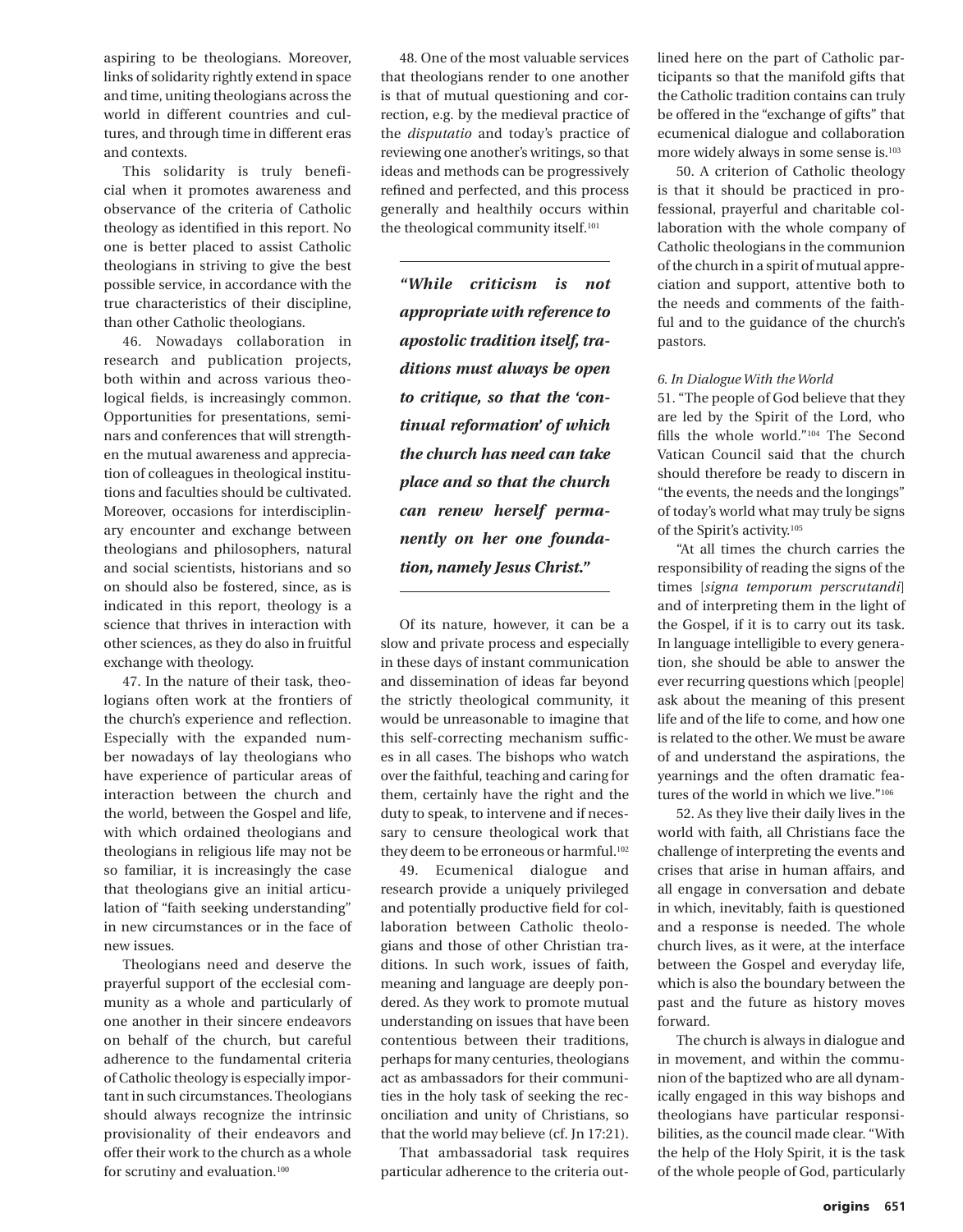of its pastors and theologians, to listen to and distinguish the many voices of our times and to interpret them in the light of the divine word, in order that the revealed truth may be more deeply penetrated, better understood and more suitably presented."<sup>107</sup>

53. Theology has a particular competence and responsibility in this regard. Through its constant dialogue with the social, religious and cultural currents of the time, and through its openness to other sciences which, with their own methods examine those developments, theology can help the faithful and the magisterium to see the importance of developments, events and trends in human history, and to discern and interpret ways in which through them the Spirit may be speaking to the church and to the world.

54. The "signs of the times" may be described as those events or phenomena in human history which, in a sense, because of their impact or extent, define the face of a period and bring to expression particular needs and aspirations of humanity at that time. The council's use of the expression *signs of the times* shows that it fully recognized the historicity not only of the world but also of the church, which is in the world (cf. Jn 17:11, 15, 18) though not of the world (cf. Jn 17:14, 16).

What is happening in the world at large, good or bad, can never be a matter of indifference to the church. The world is the place in which the church, following in the footsteps of Christ, announces the Gospel, bears witness to the justice and mercy of God, and participates in the drama of human life.

55. Recent centuries have seen major social and cultural developments. One might think, for instance, of the discovery of historicity and of movements such as the Enlightenment and the French Revolution (with its ideals of freedom, equality and fraternity), movements for emancipation and for the promotion of women's rights, movements for peace and justice, liberation and democratization, and the ecological movement.

The ambivalence of human history has led the church at times in the past to be overly cautious about such movements, to see only the threats they may contain to Christian doctrine and faith, and to neglect their significance. However, such attitudes have gradually changed thanks to the *sensus fidei* of the people of God, the clear sight of prophetic individual believers and the patient dialogue of theologians with their surrounding cultures.

A better discernment in the light of the Gospel has been made, with a greater readiness to see how the Spirit of God may be speaking through such events. In all cases discernment must carefully distinguish between elements compatible with the Gospel and those contrary to it, between positive contributions and ideological aspects, but the more acute understanding of the world that results cannot fail to prompt a more penetrating appreciation of Christ the Lord and of the Gospel<sup>108</sup> since Christ is the savior of the world.

*"The 'sensus fidelium' does not simply mean the majority opinion in a given time or culture, nor is it only a secondary affirmation of what is first taught by the magisterium. The 'sensus fidelium' is the 'sensus fidei' of the people of God as a whole who are obedient to the word of God and are led in the ways of faith by their pastors."*

56. While the world of human culture profits from the activity of the church, the church also profits from "the history and development of mankind." "It profits from the experience of past ages, from the progress of the sciences and from the riches hidden in various cultures, through which greater light is thrown on the mystery of man and new avenues to truth are opened up."109

The painstaking work to establish profitable links with other disciplines, sciences and cultures so as to enhance that light and broaden those avenues is the particular task of theologians, and the discernment of the signs of the times presents great opportunities for theological endeavor, notwithstanding the complex hermeneutical issues that arise. Thanks to the work of many theologians, Vatican II was able to acknowledge various signs of the times in connection with its own teaching.110

57. Heeding God's final word in Jesus Christ, Christians are open to hear echoes of his voice in other persons, places and cultures (cf. Acts 14:15-17; 17:24-28; Rom 1:19-20). The council urged that the faithful "should be familiar with their national and religious traditions and uncover with gladness and respect those seeds of the word which lie hidden among them."111

It specifically taught that the Catholic Church rejects nothing of what is "true and holy" in non-Christian religions, whose precepts and doctrines "often reflect a ray of that truth which enlightens" all people.<sup>112</sup> Again, the uncovering of such seeds and discernment of such rays are especially the task of theologians, who have an important contribution to make to interreligious dialogue.

58. A criterion of Catholic theology is that it should be in constant dialogue with the world. It should help the church to read the signs of the times, illuminated by the light that comes from divine revelation and to profit from doing so in its life and mission.

#### **Chapter 3: Giving an Account of the Truth of God**

59. The word of God, accepted in faith, gives light to the believer's intelligence and understanding. Revelation is not received purely passively by the human mind. On the contrary, the believing intelligence actively embraces revealed truth.113 Prompted by love, it strives to assimilate it because this word responds to its own deepest questions. Without ever claiming to exhaust the riches of revelation, it strives to appreciate and explore the intelligibility of the word of God — *fides quaerens intellectum* and to offer a reasoned account of the truth of God. In other words, it seeks to express God's truth in the rational and scientific mode that is proper to human understanding.

60. In a threefold investigation, addressing a number of current issues, the present chapter considers essential aspects of theology as a rational, human endeavor which has its own authentic and irreplaceable position in the midst of all intellectual inquiry. First, theol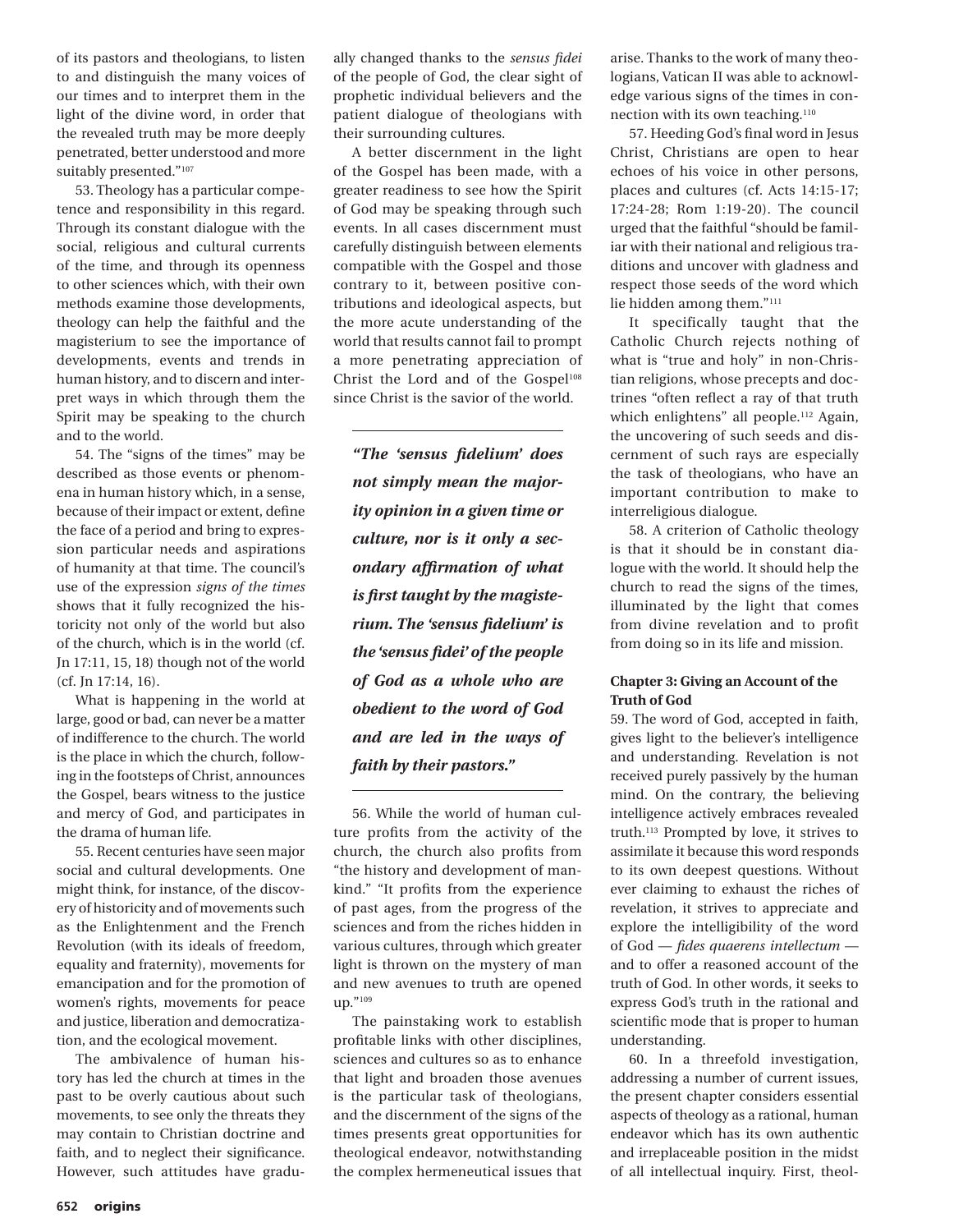ogy is a work of reason illuminated by faith (*ratio fide illustrata*) which seeks to translate into scientific discourse the word of God expressed in revelation. Second, the variety of rational methods it deploys and the plurality of specialized theological disciplines that result remain compatible with the fundamental unity of theology as discourse about God in the light of revelation. Third, theology is closely bound to spiritual experience, which it enlightens and by which in turn it is nourished, and of its nature it opens into an authentic wisdom with a lively sense of the transcendence of the God of Jesus Christ.

### *1. The Truth of God and the Rationality of Theology*

61. This section considers some aspects of the history of theology from the challenges of early times to those of today in relation to the scientific nature of theology. We are to know God, to know the truth of God. "This is eternal life, that they may know you, the only true God, and Jesus Christ whom you have sent" (Jn 17:3).

Jesus came to bear witness to the truth (cf. Jn 18:37) and presented himself as "the way, and the truth, and the life" (Jn 14:6). This truth is a gift which comes down from "the Father of lights" (Jas 1:17). God the Father initiated this enlightenment (cf. Gal 4:4-7), and he himself will consummate it (cf. Rv 21:5- 7).

The Holy Spirit is both the Paraclete, consoling the faithful, and the "Spirit of truth" (Jn 14:16-17), who inspires and illuminates the truth and guides the faithful "into all the truth" (Jn 16:13). The final revelation of the plenitude of God's truth will be the ultimate fulfillment of humanity and of creation (cf. 1 Cor 15:28). Correspondingly, the mystery of the Trinity must be at the center of theological contemplation.

62. The truth of God, accepted in faith, encounters human reason. Created in the image and likeness of God (Gn 1:26-27), the human person is capable by the light of reason of penetrating beyond appearances to the deep-down truth of things and opens up thereby to universal reality. The common reference to truth, which is objective and universal, makes authentic dialogue possible between human persons.

The human spirit is both intui-

tive and rational. It is intuitive in that it spontaneously grasps the first principles of reality and of thought. It is rational in that, beginning from those first principles, it progressively discovers truths previously unknown using rigorous procedures of analysis and investigation, and it organizes them in a coherent fashion.

*"There is indeed in the church a certain 'magisterium' of theologians, but there is no place for parallel, opposing or alternative magisteria or for views that would separate theology from the church's magisterium."*

"Science" is the highest form that rational consciousness takes. It designates a form of knowledge capable of explaining how and why things are as they are. Human reason, itself part of created reality, does not simply project on to reality in its richness and complexity a framework of intelligibility; it adapts itself to the intrinsic intelligibility of reality. In accordance with its object, that is, with the particular aspect of reality that it is studying, reason applies different methods adapted to the object itself. Rationality, therefore, is one but takes a plurality of forms, all of which are rigorous means of grasping the intelligibility of reality.

Science likewise is pluriform, each science having its own specific object and method. There is a modern tendency to reserve the term *science* to "hard" sciences (mathematics, experimental sciences, etc.) and to dismiss as irrational and mere opinion knowledge which does not correspond to the criteria of those sciences. This univocal view of science and of rationality is reductive and inadequate.

63. So, the revealed truth of God both requires and stimulates the believer's reason. On the one hand, the truth of the word of God must be considered and probed by the believer — thus begins the *intellectus fidei,* the form taken here below by the believer's desire to see God.114 Its aim is not at all to replace

faith $115$ ; rather it unfolds naturally from the believer's act of faith, and it can indeed assist those whose faith may be wavering in the face of hostility.<sup>116</sup>

The fruit of the believer's rational reflection is an understanding of the truths of faith. By the use of reason, the believer grasps the profound connections between the different stages in the history of salvation and also between the various mysteries of faith which illuminate one another. On the other hand, faith stimulates reason itself and stretches its limits. Reason is stirred to explore paths which of itself it would not even have suspected it could take. This encounter with the word of God leaves reason enriched, because it discovers new and unsuspected horizons.<sup>117</sup>

64. The dialogue between faith and reason, between theology and philosophy, is therefore required not only by faith but also by reason, as Pope John Paul explains in *Fides et Ratio*. 118 It is necessary because a faith which rejects or is contemptuous of reason risks falling into superstition or fanaticism, while reason which deliberately closes itself to faith, though it may make great strides, fails to rise to the full heights of what can be known.

This dialogue is possible because of the unity of truth in the variety of its aspects. The truths embraced in faith and the truths discovered by reason not only cannot ultimately contradict one another, since they proceed from the same source, the very truth of God, the creator of reason and the giver of faith,<sup>119</sup> but in fact they support and enlighten one another: "Right reason demonstrates the grounds of faith and, illumined by the latter's light, pursues the understanding of divine things, while faith frees and protects reason from errors and provides it with manifold insights."120

65. This is the profound reason why, even though religion and philosophy were often opposed in ancient thought, from the start Christian faith reconciled them in a broader vision. In fact, while taking the form of a religion, early Christianity frequently thought of itself not as a new religion but rather as the true philosophy,121 now able to attain the ultimate truth.

Christianity claimed to teach the truth both about God and about human existence. Therefore, in their commitment to the truth, the church fathers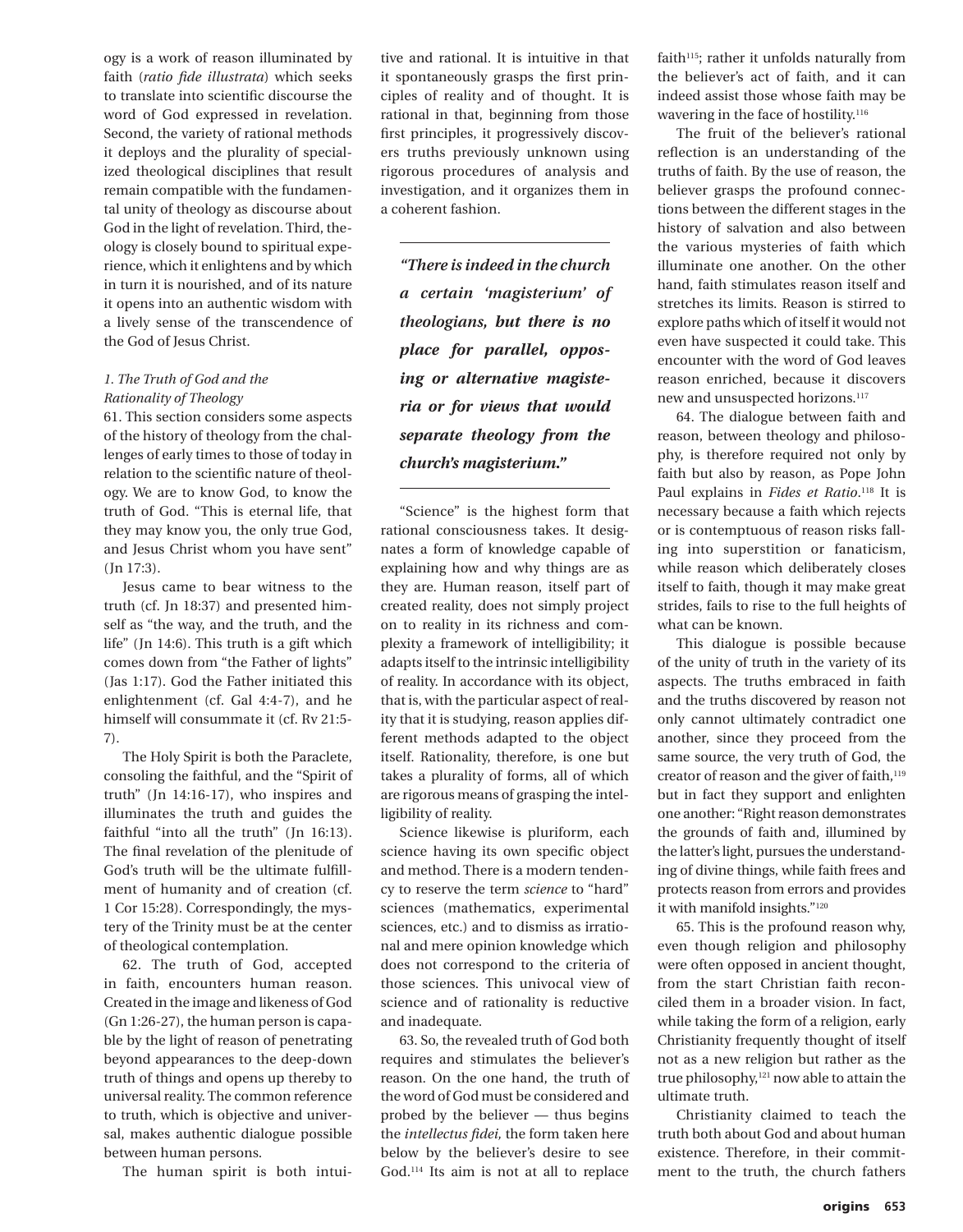deliberately distanced their theology from "mythical" and "political" theology as the latter were understood at that time. Mythical theology told stories of the gods in a way that did not respect the transcendence of the divine; political theology was a purely sociological and utilitarian approach to religion which did not care about truth.

The Fathers of the Church located Christianity alongside "natural theology," which claimed to offer rational enlightenment about the "nature" of the gods.122 However, by teaching that the Logos, the principle of all things, was a personal being with a face and a name, and that he was seeking friendship with humanity, Christianity purified and transformed the philosophical idea of God and introduced into it the dynamism of love (*agape*).

66. Great Eastern theologians used the encounter between Christianity and Greek philosophy as a providential opportunity to reflect on the truth of revelation, i.e. the truth of the Logos. In order to defend and illumine the mysteries of faith (the consubstantiality of the persons of the Trinity, the hypostatic union, etc.), they readily but critically adopted philosophical notions and put them in service to an understanding of faith. However, they also strongly insisted on the apophatic dimension of theology: Theology must never reduce the Mystery.<sup>123</sup>

In the West, at the end of the patristic period, Boethius inaugurated a way of doing theology that accentuated the scientific nature of the *intellectus fidei*. In his *opuscula sacra*, he marshaled all the resources of philosophy in the service of clarifying Christian doctrine and offered a systematic and axiomatic exposition of the faith.124 This new theological method, using refined philosophical tools and aiming at a certain systematization, was also developed to some extent in the East, for example by St. John of Damascus.

67. Throughout the medieval period, especially with the eventual founding of universities and the development of scholastic methodology, theology steadily became differentiated though not necessarily separated from other forms of the *intellectus fidei* (e.g. *lectio divina*, preaching). It constituted itself truly as a science, in accordance with Aristotle's criteria of a science

set forth especially in his *Posteriora Analyticorum:* that is, by reasoning it could be shown why something was so and not otherwise, and by reasoning conclusions could be reached from principles.

Scholastic theologians sought to present the intelligible content of the Christian faith in the form of a rational and scientific synthesis. In order to do this, they considered the articles of faith as principles in the science of theology. Then theologians made use of reason to establish revealed truth with precision and to defend it by showing that it was not contrary to reason or by showing its internal intelligibility. In the latter case, they formulated a hierarchy (*ordo*) of truths, seeking which were the most fundamental and therefore the most illuminating of others.125

*"While 'dissent' toward the magisterium has no place in Catholic theology, investigation and questioning is justified and even necessary if theology is to fulfill its task."*

They articulated the intelligible connections between the mysteries (*nexus mysteriorum*), and the syntheses they achieved expounded the intelligible content of the word of God in a scientific way, in accordance with the demands and capacities of human reason.

This scientific ideal, however, never took the form of a rationalistic hypothetical deductive system. Rather, it was always modeled on the reality being contemplated, which far exceeds the capacities of human reason. Moreover, even though they undertook various exercises and used literary genres distinct from scriptural commentary, the Bible was the living source of inspiration for scholastic theologians — theology precisely aimed at a better understanding of the word, and St. Bonaventure and St. Thomas Aquinas thought of themselves primarily as *magistri in sacra pagina*.

The role played by the "argument from fittingness" was crucial. The theologian does not reason a priori but listens to revelation and searches the wise ways God has freely chosen in his plan of love. Firmly based on faith, therefore, theology understood itself as a human participation in God's knowledge of himself and of all things, *"quaedam impressio divinae scientiae quae est una et simplex omnium.*"126 That was the primary source of its unity.

68. Toward the end of the Middle Ages, the unified structure of Christian wisdom, of which theology was the keystone, began to break up. Philosophy and other secular disciplines increasingly separated themselves from theology, and theology itself fragmented into specializations which sometimes lost sight of their deep connection. There was a tendency of theology to distance itself from the word of God, so that on occasion it became a purely philosophical reflection applied to religious questions.

At the same time, perhaps because of this neglect of Scripture, its *theo*-logical dimension and spiritual finality slipped from view, and the spiritual life began to develop aside from a rationalizing university theology and even in opposition to the latter.127 Theology, thus fragmented, became more and more cut off from the actual life of the Christian people and ill equipped to face the challenges of modernity.

69. Scholastic theology was criticized during the Reformation for placing too much value on the rationality of faith and too little on the damage sin does to reason. Catholic theology responded by maintaining in high esteem the anthropology of the image of God (*imago Dei*) and the capacity and responsibility of reason, wounded but not destroyed by sin, and by emphasizing the church as the place where God could truly be known and the science of faith truly be developed. The Catholic Church thus kept open the possibility of dialogue with philosophy, philology, and the historical and natural sciences.

70. The critique of faith and theology made during the Enlightenment, however, was more radical. In some ways the Enlightenment had a religious stimulus. However, by aligning themselves with deism, Enlightenment thinkers now saw an irreconcilable difference between the factual contingencies of history and the genuine needs of reason. Truth, for them, was not to be found in history, and revelation, as a historical event,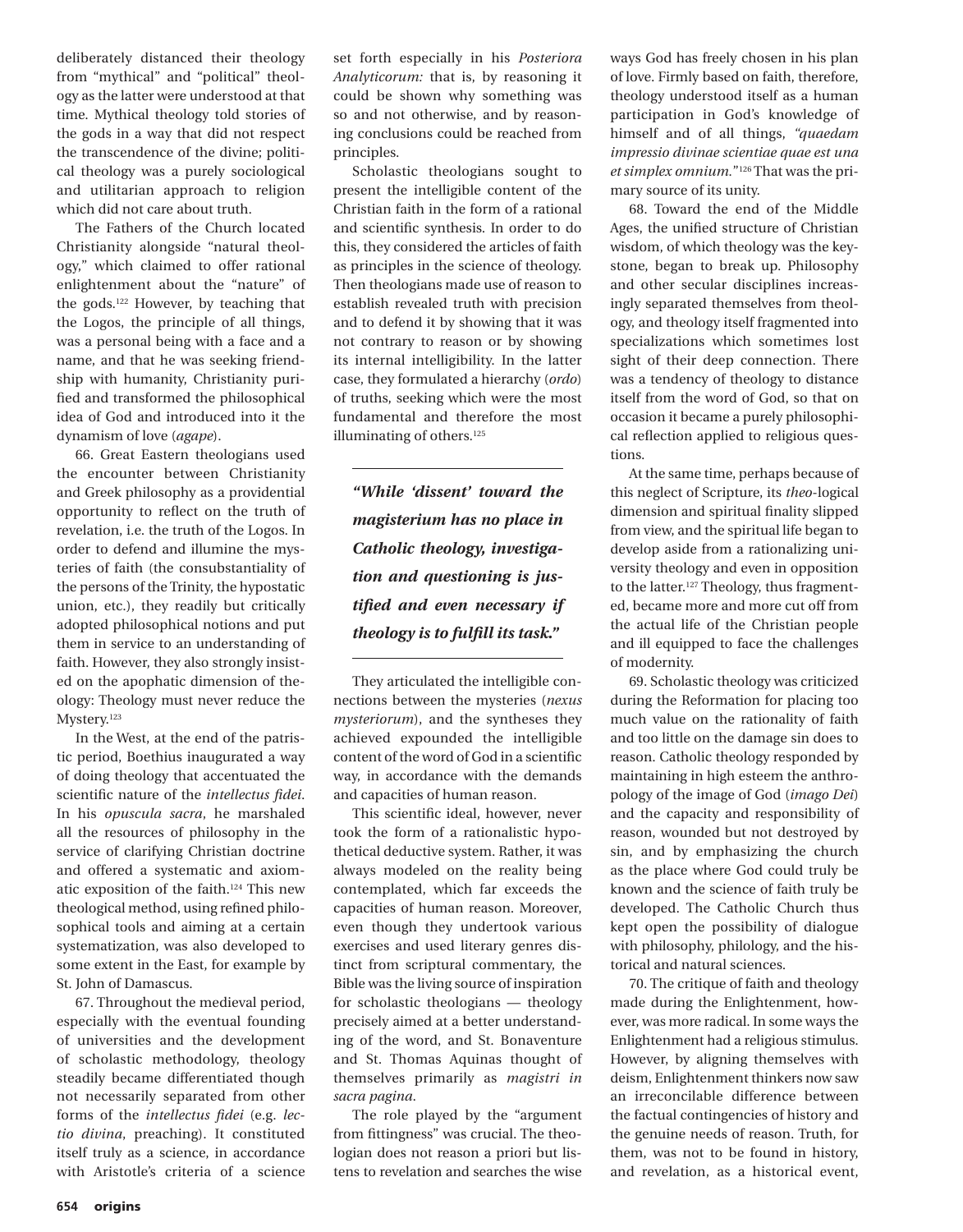could not serve any longer as a reliable source of knowledge for human beings.

In many cases, Catholic theology reacted defensively against the challenge of Enlightenment thinking. It gave priority to apologetics rather than to the sapiential dimension of faith, it separated too much the natural order of reason and the supernatural order of faith, and it gave great importance to "natural theology" and too little to the *intellectus fidei* as an understanding of the mysteries of the faith. Catholic theology was thus left damaged in various respects by its own strategy in this encounter.

At its best, however, Catholic theology also sought a constructive dialogue with the Enlightenment and with its philosophical criticism. With reference to Scripture and church teaching, the merely "instructional" idea of revelation was criticized theologically, and the idea of revelation was reshaped in terms of the self-revelation of God in Jesus Christ, such that history could still be understood as the place of God's saving acts.

71. Today there is a new challenge, and Catholic theology has to deal with a postmodern crisis of classical reason itself that has serious implications for the *intellectus fidei*. The idea of "truth" seems very problematic. Is there such a thing as "truth"? Is there only one "truth"? Does such an idea lead to intolerance and violence?

Catholic theology traditionally operates with a strong sense of the capacity of reason to go beyond appearances and attain the reality and the truth of things, but today reason is often viewed weakly, as unable in principle to attain "reality." There is therefore a problem in that the metaphysical orientation of philosophy, which was important for the former models of Catholic theology, remains in deep crisis.

Theology can help to overcome this crisis and to revitalize an authentic metaphysics. Catholic theology is interested, nonetheless, in dialogue about the question of God and truth with all contemporary philosophies.

72. In *Fides et Ratio*, Pope John Paul II rejected both philosophical skepticism and fideism, and called for a renewal of the relationship between theology and philosophy. He recognized philosophy as an autonomous science and as a crucial interlocutor for theology.

He insisted that theology must necessarily have recourse to philosophy: without philosophy, theology cannot adequately critique the validity of its assertions nor clarify its ideas nor properly understand different schools of thought.128 Theology's "source and starting point" is the word of God revealed in history, and theology seeks to understand that word. However, God's word is truth (cf. Jn 17:17), and it follows that philosophy, "the human search for truth," can help in the understanding of God's word.129

*"Catholic theologians should recognize the competence of bishops, and especially of the college of bishops headed by the pope, to give an authentic interpretation of the word of God handed on in Scripture and tradition."*

73. A criterion of Catholic theology is that it should strive to give a scientifically and rationally argued presentation of the truths of the Christian faith. For this, it needs to make use of reason, and it must acknowledge the strong relationship between faith and reason, first of all philosophical reason, so as to overcome both fideism and rationalism.130

#### *2. The Unity of Theology in a Plurality of Methods, Disciplines*

74. This section considers the relationship between theology and theologies, and the relationship also between theology and other sciences. Catholic theology, fundamentally understood with St. Augustine as "reasoning or discourse about God,"131 is one in its essence and has its own unique characteristics as a science: Its proper subject is the one and only God, and it studies its subject in its own proper manner, namely by the use of reason enlightened by revelation.

At the very start of the *Summa Theologiae*, St. Thomas explains that everything in theology is understood with regard to God, *sub ratione Dei*. 132 The great diversity of matters that the theologian is led to consider finds its unity in this ultimate reference to God.

All the "mysteries" contained in diverse theological treatises refer to what is the single absolute Mystery in the strictest sense, namely, the mystery of God.

Reference to this mystery unites theology in the vast range of the latter's subject matter and contexts, and the idea of *reductio in mysterium* can be valuable as an expression of the dynamism that deeply unites theological propositions. Since the mystery of God is revealed in Christ by the power of the Holy Spirit, Vatican II directed that all theological treatises "should be renewed through a more vivid contact with the mystery of Christ and the history of salvation."133

75. The church fathers knew the word *theology* only in the singular. For them, theology was not "myth" but the Logos of God himself. Insofar as the human spirit is impressed by the Spirit of God through the revelation of the Logos and led to contemplate the infinite mystery of his nature and action, human beings also are enabled to do theology. In scholastic theology, the diversity of questions studied by the theologian might justify the use of various methods but it never placed in doubt the fundamental unity of theology.

Toward the end of the Middle Ages, however, there was a tendency to distinguish and even to separate scholastic and mystical theology, speculative and positive theology, and so on. In modern times there has been an increasing tendency to use the word *theology* in the plural. There is talk of the *theologies* of different authors, periods or cultures. In mind are the characteristic concepts, significant themes and specific perspectives of those theologies.

76. Various factors have contributed to this modern plurality of theologies.

—There is within theology more and more internal specialization into different disciplines: e.g. biblical studies, liturgy, patristics, church history, fundamental theology, systematic theology, moral theology, pastoral theology, spirituality, catechetics and canon law. This development is inevitable and understandable because of the scientific nature of theology and the demands of research.

—There is a diversification of theological styles because of the external influence of other sciences: e.g. philosophy, philology, history and the social, natural and life sciences. As a result, in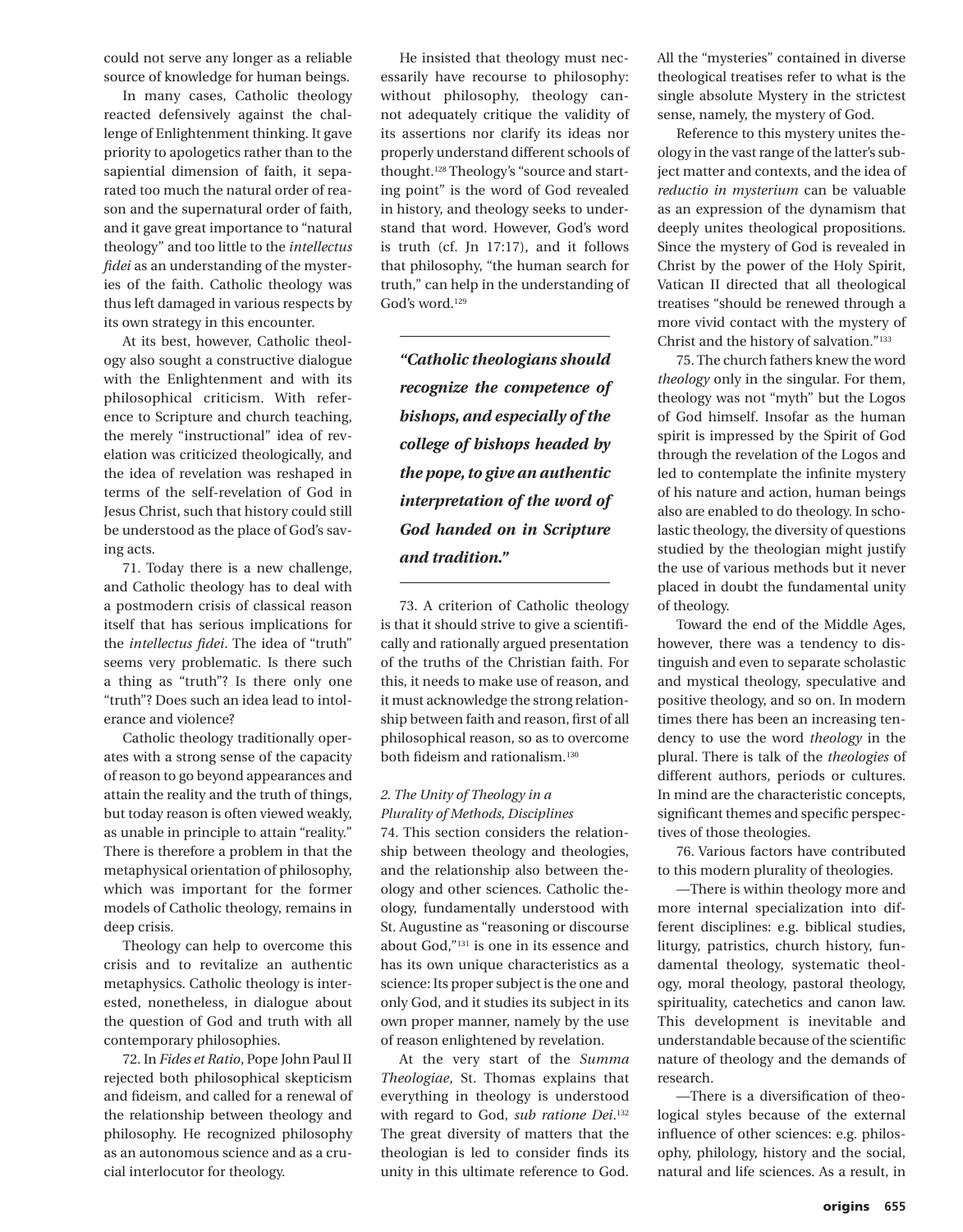central fields of Catholic theology today very different forms of thinking coexist: e.g. transcendental theology and salvation historical theology, analytic theology, renewed scholastic and metaphysical theology, political and liberation theology.

—There is with regard to the practice of theology an ever increasing multiplicity of subjects, places, institutions, intentions, contexts and interests, and a new appreciation of the plurality and variety of cultures.<sup>134</sup>

77. The plurality of theologies is undoubtedly necessary and justified.135 It results primarily from the abundance of divine truth itself, which human beings can only ever grasp under its specific aspects and never as a whole and moreover never definitively but always, as it were, with new eyes. Then also, because of the diversity of the objects it considers and interprets (e.g. God, human beings, historical events, texts) and the sheer diversity of human questioning, theology must inevitably have recourse to a plurality of disciplines and methods,136 according to the nature of the object being studied. The plurality of theologies reflects, in fact, the catholicity of the church, which strives to proclaim the one Gospel to people everywhere, in all kinds of circumstances.

78. Plurality, of course, has limits. There is a fundamental difference between the legitimate pluralism of theology, on the one hand, and relativism, heterodoxy or heresy, on the other. Pluralism itself is problematic, however, if there is no communication between different theological disciplines or if there are no agreed criteria by which various forms of theology are understandable — both to themselves and to others — as Catholic theology. Essential to the avoidance or overcoming of such problems is a fundamental common recognition of theology as a rational enterprise, *scientia fidei* and *scientia Dei*, such that each theology can be evaluated in relation to a common universal truth.

79. The search for unity among the plurality of theologies today takes a number of forms: insisting on reference to a common ecclesial tradition of theology, practicing dialogue and interdisciplinarity, and being attentive to preventing the other disciplines with which theology deals from imposing their own "magisterium" on theology.

The existence of a common theological tradition in the church (which must be distinguished from tradition itself but not separated from tradition<sup>137</sup>) is an important factor in the unity of theology. There is a common memory in theology such that certain historical achievements (e.g. the writings of the Fathers of the Church, both East and West, and the synthesis of St. Thomas, *doctor communis*138) remain as reference points for theology today. It is true that certain aspects of prior theological tradition can and must sometimes be abandoned, but the work of the theologian can never dispense with a critical reference to the tradition that went before.

*"In the nature of their task, theologians often work at the frontiers of the church's experience and reflection. ... It is increasingly the case that theologians give an initial articulation of 'faith seeking understanding' in new circumstances or in the face of new issues."*

80. The various forms of theology that can basically be distinguished today (e.g., biblical, historical, fundamental, systematic, practical, moral), characterized by their various sources, methods and tasks, are all fundamentally united by a striving for true knowledge of God and of God's saving plan. There should therefore be intensive communication and cooperation between them.

Dialogue and interdisciplinary collaboration are indispensable means of ensuring and expressing the unity of theology. The singular *theology* by no means indicates a uniformity of styles or concepts; rather, it serves to indicate a common search for truth, common service of the body of Christ and common devotion to the one God.

81. Since ancient times, theology has worked in partnership with philosophy. While this partnership remains fundamental, in modern times further partners for theology have been found. Biblical studies and church history have been helped by the development of new methods to analyze and interpret texts, and by new techniques to prove the historical validity of sources and to describe social and cultural developments.<sup>139</sup>

Systematic, fundamental and moral theology have all benefited from an engagement with natural, economic and medical sciences. Practical theology has profited from the encounter with sociology, psychology and pedagogy.

In all of these engagements, Catholic theology should respect the proper coherence of the methods and sciences utilized, but it should also use them in a critical fashion in light of the faith that is part of the theologian's own identity and motivation.140 Partial results, obtained by a method borrowed from another discipline, cannot be determinative for the theologian's work and must be critically integrated with theology's own task and argument.<sup>141</sup>

An insufficiently critical use of the knowledge or methods of other sciences is likely to distort and fragment the work of theology. Indeed, an overhasty fusion between faith and philosophy was already identified by the fathers as a source of heresies.<sup>142</sup> In short, other disciplines must not be allowed to impose their own "magisterium" on theology. The theologian should indeed take up and utilize the data supplied by other disciplines, but in light of theology's own proper principles and methods.

82. In this critical assimilation and integration by theology of data from other sciences, philosophy has a mediating role to play. It pertains to philosophy, as rational wisdom, to insert the results obtained by various sciences into a more universal vision. Recourse to philosophy in this mediating role helps the theologian to use scientific data with due care.

For example, scientific knowledge gained with regard to the evolution of life needs to be interpreted in the light of philosophy, so as to determine its value and meaning before being taken into account by theology.143 Philosophy also helps scientists to avoid the temptation to apply in a univocal way their own methods and the fruits of their researches to religious questions that require another approach.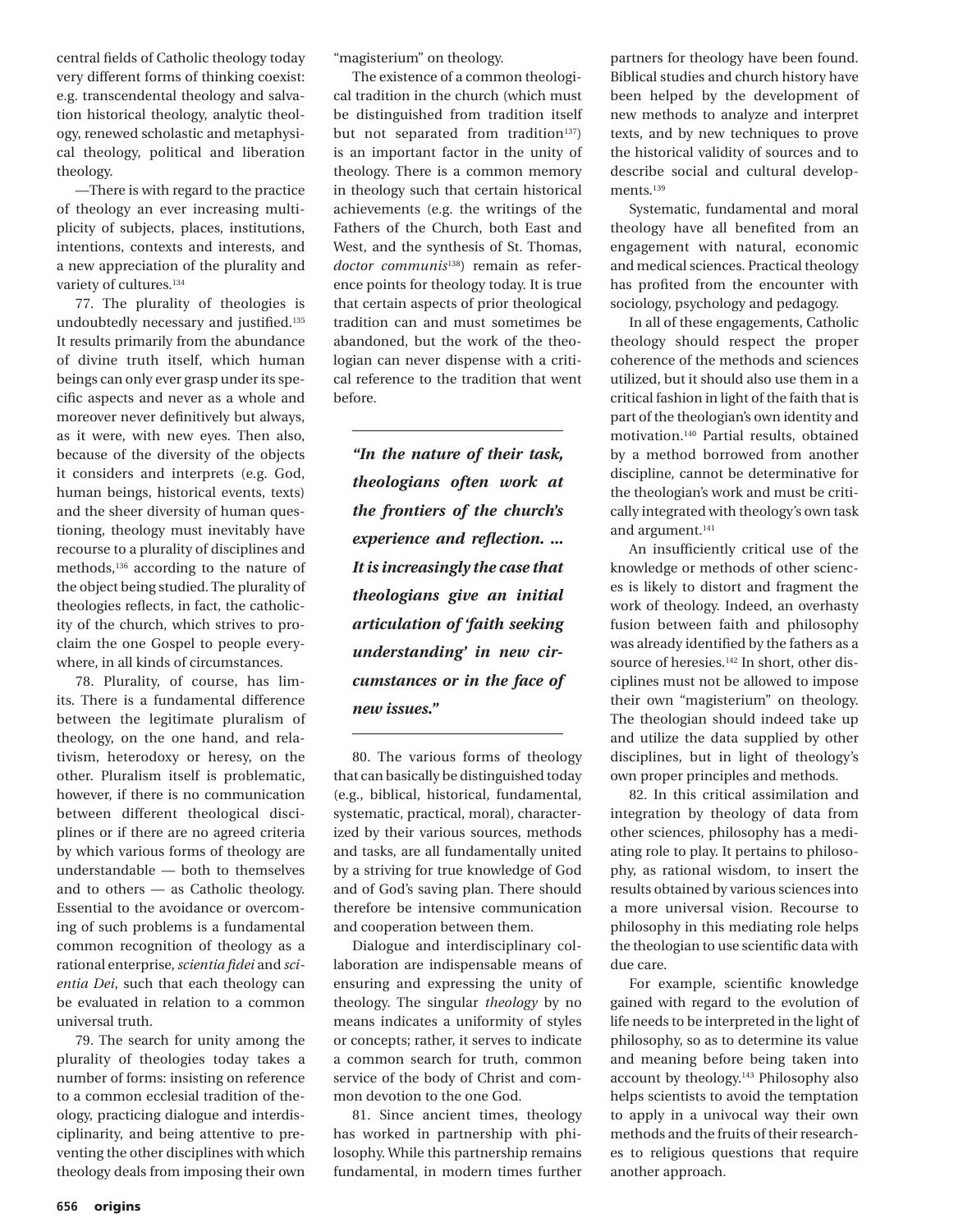83. The relationship between theology and religious sciences or religious studies (e.g. philosophy of religion, sociology of religion) is of particular interest. Religious sciences/studies deal with texts, institutions and phenomena of the Christian tradition, but by the nature of their methodological principles they do so from outside, regardless of the question as to the truth of what they study; for them, the church and its faith are simply objects for research like other objects.

In the 19th century there were major controversies between theology and religious sciences/studies. On the one side it was claimed that theology is not a science because of its presupposition of faith; only religious sciences/studies could be "objective." On the other side, it was said that religious sciences/studies are anti-theological because they would deny faith.

Today these old controversies sometimes reappear, but nowadays there are better conditions for a fruitful dialogue between the two sides. On the one hand, religious sciences/studies are now integrated into the fabric of theological methods because, not only for exegesis and church history but also for pastoral and fundamental theology, it is necessary to investigate the history, structure and phenomenology of religious ideas, subjects, rites, etc.

On the other hand, the physical sciences and contemporary epistemology more generally have shown that there is never a neutral position from which to search for truth; the inquirer always brings particular perspectives, insights and presuppositions which bear upon the study being conducted.

There remains, however, an essential difference between theology and religious sciences/studies: Theology has the truth of God as its subject and reflects on its subject with faith and in the light of God, while religious sciences/studies have religious phenomena as their subject and approach them with cultural interests, methodologically prescinding from the truth of the Christian faith.

Theology goes beyond religious sciences/studies by reflecting from the inside on the church and its faith, but theology can also profit from the investigations that religious sciences/studies make from the outside.

84. Catholic theology acknowledges

the proper autonomy of other sciences and the professional competence and the striving after knowledge to be found in them, and has itself prompted developments in many sciences. Theology also opens the way for other sciences to engage with religious issues.

Through constructive critique, it helps other sciences to liberate themselves from anti-theological elements acquired under the influence of rationalism. By expelling theology from the household of science, rationalism and positivism reduced the scope and power of the sciences themselves. Catholic theology criticizes every form of selfabsolutization of the sciences as a selfreduction and impoverishment.<sup>144</sup>

The presence of theology and theologians at the heart of university life and the dialogue this presence enables with other disciplines help to promote a broad, analogical and integral view of intellectual life. As *scientia Dei* and *scientia fidei*, theology plays an important part in the symphony of the sciences and so claims a proper place in the academy.

85. A criterion of Catholic theology is that it attempts to integrate a plurality of inquiries and methods into the unified project of the *intellectus fidei* and insists on the unity of truth and therefore on the fundamental unity of theology itself. Catholic theology recognizes the proper methods of other sciences and critically utilizes them in its own research. It does not isolate itself from critique and welcomes scientific dialogue.

#### *3. Science and Wisdom*

86. This final section considers the fact that theology is not only a science but also a wisdom, with a particular role to play in the relationship between all human knowledge and the mystery of God. The human person is not satisfied by partial truths but seeks to unify different pieces and areas of knowledge into an understanding of the final truth of all things and of human life itself.

This search for wisdom, which undoubtedly animates theology itself, gives theology a close relationship to spiritual experience and to the wisdom of the saints. More broadly, however, Catholic theology invites everyone to recognize the transcendence of the ultimate Truth, which can never be fully grasped or mastered.

Theology is not only a wisdom in itself; it is also an invitation to wisdom for other disciplines. The presence of theology in scientific debate and in university life potentially has the beneficial effect of reminding everyone of the sapiential vocation of human intelligence and of the telling question Jesus asks in his first utterance in St. John's Gospel, "What do you seek?" (Jn 1:38; RSV).

87. In the Old Testament, the central message of wisdom theology appears three times: "The fear of the Lord is the beginning of wisdom" (Ps 111:10; cf. Prv 1:7; 9:10). The basis of this motto is the insight of the sages of Israel that God's wisdom is at work in creation and in history and that those who appreciate that will understand the meaning of the world and of events (cf. Prv 7ff, Wis 7ff). "Fear of God" is the right attitude in the presence of God (*coram Deo*).

Wisdom is the art of understanding the world and of orientating one's life in devotion to God. In the books of Ecclesiastes and Job, the limits of human understanding of God's thoughts and ways are starkly revealed, not so as to destroy the wisdom of human beings but to deepen it within the horizon of the wisdom of God.

88. Jesus himself stood in this wisdom tradition of Israel, and in him the revelation theology of the Old Testament was transformed. He prayed, "I thank you, Father, Lord of heaven and earth, because you have hidden these things from the wise and the intelligent and have revealed them to infants" (Mt 11:25). This confounding of traditional wisdom comes in the Gospel context of the proclamation of something new: the eschatological revelation of the love of God in the person of Jesus Christ.

Jesus continues, "No one knows the Son except the Father, and no one knows the Father except the Son and anyone to whom the Son chooses to reveal him," and this prefaces his famous invitation, "Come to me, all you that are weary and are carrying heavy burdens, and I will give you rest. Take my yoke upon you, and learn from me; for I am gentle and humble in heart, and you will find rest for your souls" (Mt 11:27-29).

This learning comes from discipleship in the company of Jesus. He alone unlocks the Scriptures (cf. Lk 24:25-27; Jn 5:36-40; Rv 5:5), because the truth and wisdom of God have been revealed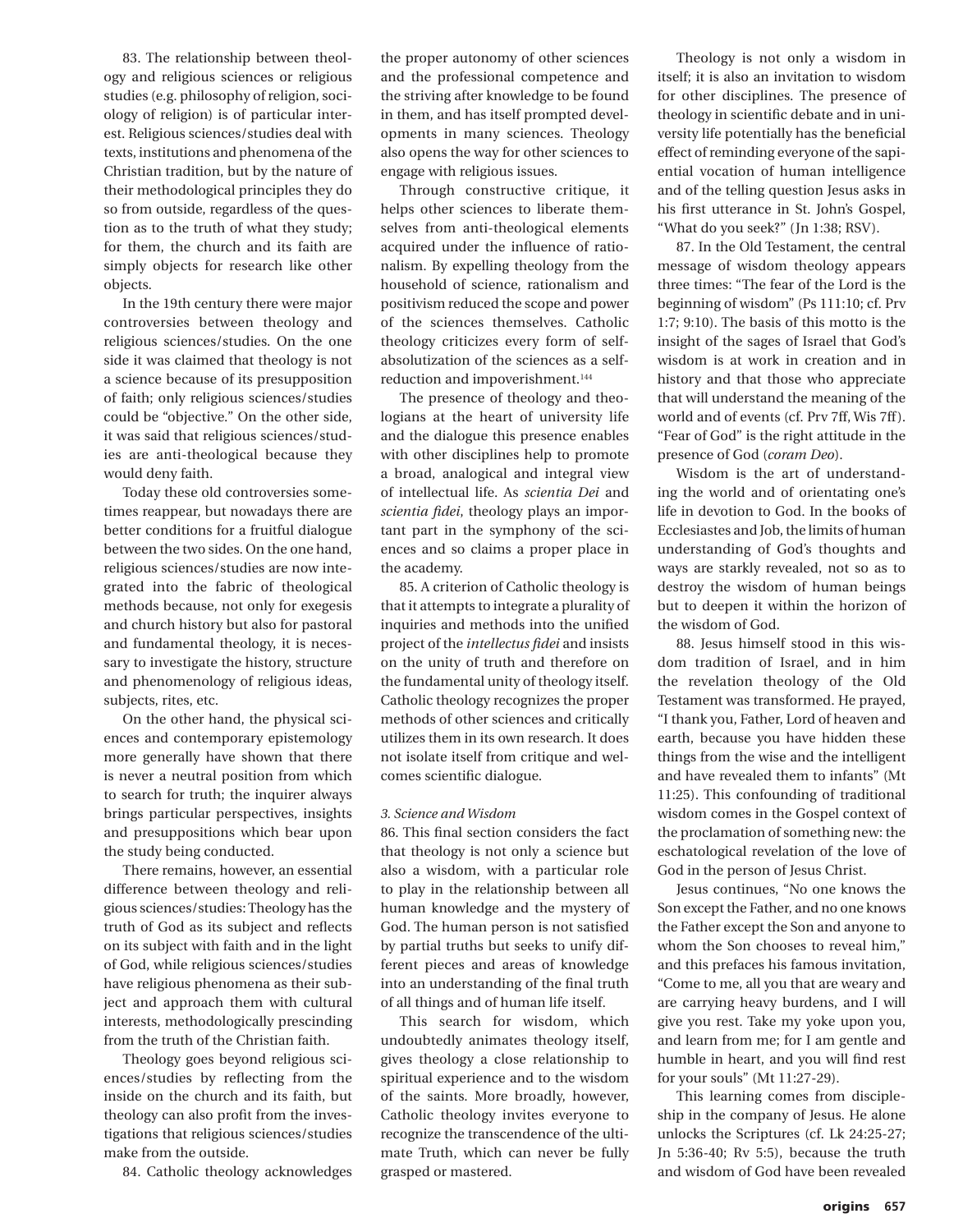in him.

89. Paul the Apostle criticizes the "wisdom of the world," which sees the cross of Jesus Christ only as "foolishness" (1 Cor 1:18-20). This foolishness he proclaims to be "God's wisdom, secret and hidden," "decreed before the ages" and now revealed (1 Cor 2:7).

The cross is the crucial moment of God's salvific plan. Christ crucified is the "power of God and the wisdom of God" (1 Cor 1:18-25). Believers, those who have "the mind of Christ" (1 Cor 2:16), receive this wisdom, and it gives access to the "mystery of God" (1 Cor 2:1-2). It is important to note that, while the paradoxical wisdom of God manifested in the cross contradicts the "wisdom of the world," it nevertheless does not contradict authentic human wisdom. On the contrary, it transcends the latter and fulfills it in an unforeseen way.

90. Christian faith soon encountered the Greek quest for wisdom. It drew attention to the limits of that quest, especially regarding the idea of salvation by knowledge (*gnosis*) alone, but it also incorporated authentic insights from the Greeks. Wisdom is a unifying vision. While science endeavors to give an account of a particular, limited and well-defined aspect of reality, highlighting the principles that explain the properties of the object being studied, wisdom strives to give a unified view of the whole of reality. It is, in effect, a knowledge in accordance with the highest, most universal and also most explanatory causes.145 For the Fathers of the Church, the sage was one who judged all things in the light of God and eternal realities, which are the norm for things here on earth.146 Therefore, wisdom also has a moral and spiritual dimension.

91. As its name indicates, philosophy understands itself as a wisdom or at least as a loving quest for wisdom. Metaphysics, in particular, proposes a vision of reality unified around the fundamental mystery of being; but the word of God, which reveals "what no eye has seen, nor ear heard, nor the human heart conceived" (1 Cor 2:9), opens up for human beings the way to a higher wisdom.147

This supernatural Christian wisdom, which transcends the purely human wisdom of philosophy, takes two forms which sustain one another but should not be confused: theological wisdom and mystical wisdom.148 Theological wisdom is the work of reason enlightened by faith. It is therefore an acquired wisdom, though it supposes of course the gift of faith. It offers a unified explanation of reality in light of the highest truths of revelation, and it enlightens everything from the foundational mystery of the Trinity, considered both in itself and in its action in creation and in history.

In this regard, Vatican I said: "Reason illuminated by faith, when it seeks zealously, piously and soberly, attains with the help of God some understanding of the mysteries and a most fruitful understanding, both by analogy with those things which it knows naturally and also from the connection of the mysteries among themselves and with the final end of man."149

The intellectual contemplation which results from the rational labor of the theologian is thus truly a wisdom. Mystical wisdom, or "the knowledge of the saints," is a gift of the Holy Spirit which comes from union with God in love. Love, in fact, creates an affective connaturality between the human being and God, who allows spiritual persons to know and even suffer things divine (*pati divina*),150 actually experiencing them in their lives. This is a nonconceptual knowledge, often expressed in poetry. It leads to contemplation and personal union with God in peace and silence.

92. Theological wisdom and mystical wisdom are formally distinct, and it is important not to confuse them. Mystical wisdom is never a substitute for theological wisdom. It is clear, nonetheless, that there are strong links between these two forms of Christian wisdom, both in the person of the theologian and in the community of the church.

On the one hand, an intense spiritual life striving for holiness is a requirement for authentic theology, as the example of the doctors of the church, East and West, shows. True theology presupposes faith and is animated by charity: "Whoever does not love does not know God, for God is love" (1 Jn 4:8).<sup>151</sup>

Intelligence provides theology with clearsighted reason, but the heart has its own wisdom that purifies intelligence. What is true of all Christians has a particular resonance for theologians, namely that they are "called to be saints" (1 Cor 1:2).

On the other hand, the proper exercise of theology's task of giving a scientific understanding of faith enables the authenticity of spiritual experience to be verified.152 That is why St. Teresa of Avila wanted her nuns to seek the counsel of theologians: "The more the Lord gives you graces in prayer, the more it is necessary that your prayer and all your works rest on a solid foundation."153 With the help of theologians, it is ultimately the task of the magisterium to determine whether any spiritual claim is authentically Christian.

93. The object of theology is the living God, and the life of the theologian cannot fail to be affected by the sustained effort to know the living God. The theologian cannot exclude his or her own life from the endeavor to understand all of reality with regard to God. Obedience to the truth purifies the soul (cf. 1 Pt 1:22), and "the wisdom from above is first pure, then peaceable, gentle, willing to yield, full of mercy and good fruits, without a trace of partiality or hypocrisy" (Jas 3:17).

It follows that the pursuit of theology should purify the mind and heart of the theologian.154 This special feature of the theological enterprise by no means violates the scientific character of theology; on the contrary, it profoundly accords with the latter. Thus, theology is characterized by a distinctive spirituality. Integral to the spirituality of the theologian are: a love of truth, a readiness for conversion of heart and mind, a striving for holiness, and a commitment to ecclesial communion and mission.155

94. Theologians have received a particular calling to service in the body of Christ. Called and gifted, they exist in a particular relationship to the body and all of its members. Living in "the communion of the Holy Spirit" (2 Cor 13:13), they along with all their brothers and sisters should seek to conform their lives to the mystery of the Eucharist, "from which the church ever derives its life and on which it thrives."156

Indeed, called as they are to explicate the mysteries of the faith, they should be particularly bound to the Eucharist, in which is contained "the whole spiritual good of the church, namely Christ himself our Pasch," whose flesh is made liv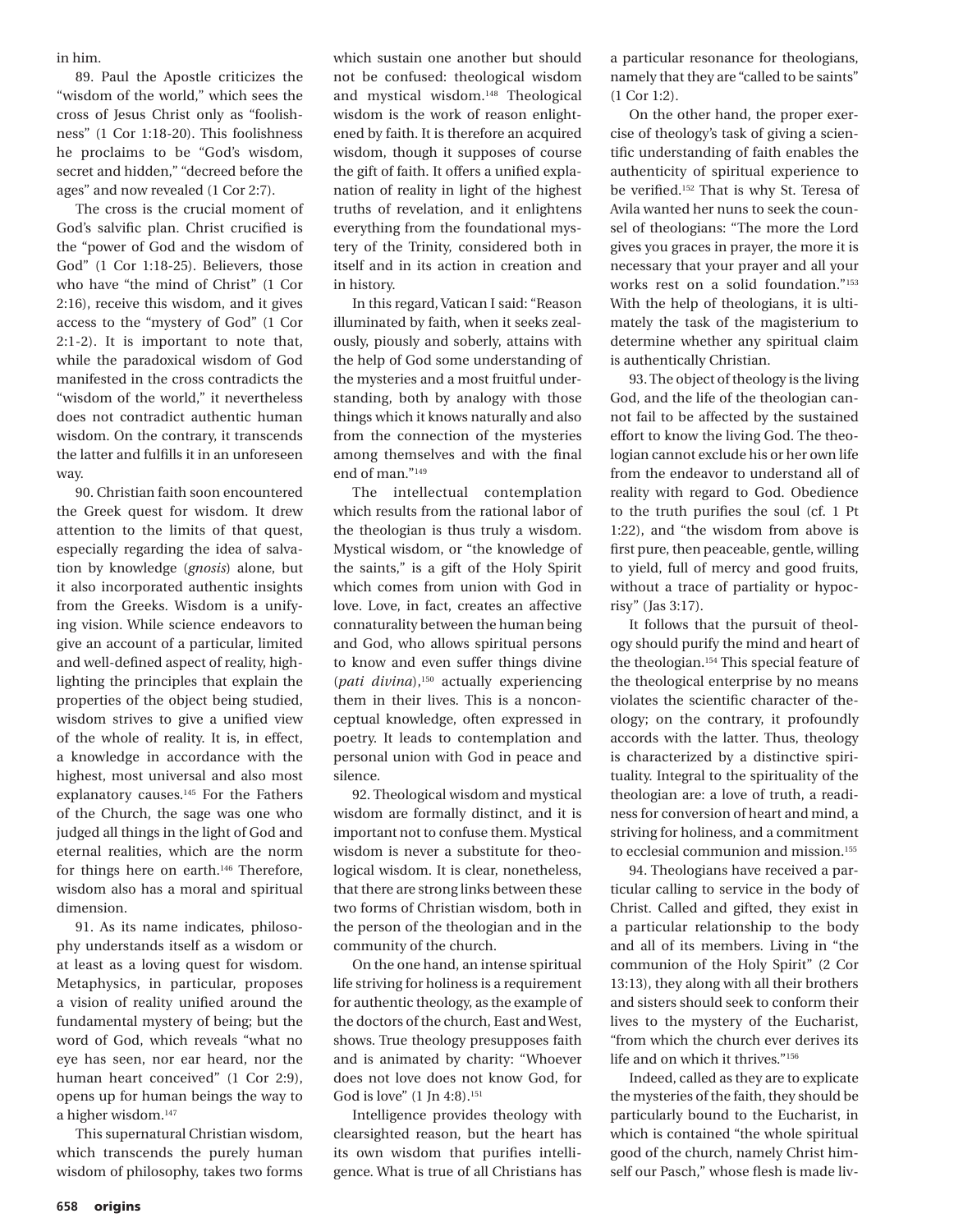ing and life-giving by the Holy Spirit.157 As the Eucharist is "the source and summit" of the life of the church<sup>158</sup> and "of all preaching of the Gospel,"159 so it is also the source and summit of all theology. In this sense, theology can be understood as essentially and profoundly "mystical."

95. God's truth is thus not simply something to be explored in systematic reflection and justified in deductive reasoning; it is living truth, experienced by participation in Christ, "who became for us wisdom from God, and righteousness and sanctification and redemption" (1 Cor 1:30).

As wisdom, theology is able to integrate aspects of the faith both studied and experienced and to transcend in the service of God's truth the limits of what is strictly possible from an intellectual standpoint. Such an appreciation of theology as wisdom can help to resolve two problems facing theology today: First, it offers a way of bridging the gap between believers and theological reflection; and second, it offers a way of expanding understanding of God's truth so as to facilitate the mission of the church in non-Christian cultures characterized by various wisdom traditions.

96. The sense of mystery which properly characterizes theology leads to a ready acknowledgment of the limits of theological knowledge, contrary to all rationalist pretensions to exhaust the mystery of God. The teaching of Lateran IV is fundamental: "Between creator and creature no similarity can be noted without noting a greater dissimilarity."<sup>160</sup> Reason enlightened by faith and guided by revelation is always aware of the intrinsic limits of its activity. That is why Christian theology can take the form of "negative" or "apophatic" theology.

97. Nevertheless, negative theology is not at all a negation of theology. Cataphatic and apophatic theology should not be placed in opposition to one another; far from disqualifying an intellectual approach to the mystery of God, the *via negativa* simply highlights the limits of such an approach. The *via negativa* is a fundamental dimension of all authentically theological discourse, but it cannot be separated from the *via affirmativa* and the *via eminentiae.*<sup>161</sup>

The human spirit, rising from effects to the Cause, from creatures to the Creator, begins by affirming the

presence in God of the authentic perfections discovered in creatures (*via affirmativa*), then it denies that those perfections are in God in the imperfect way in which they are in creatures (*via negativa*); finally, it affirms that they are in God in a properly divine way which escapes human comprehension (*via eminentiae*).162

Theology rightly intends to speak truly of the mystery of God, but at the same time it knows that its knowledge though true is inadequate in relation to the reality of God, whom it can never "comprehend." As St. Augustine said, "If you comprehend, it is not God."163

98. It is important to be aware of the sense of emptiness and of the absence of God that many people feel today and that imbues much of modern culture. The primary reality for Christian theology, however, is God's revelation. The obligatory reference point is the life, death and resurrection of Jesus Christ. In these events, God has spoken definitively by means of his Word made flesh.

Affirmative theology is possible as a result of obedient listening to the Word, present in creation and in history. The mystery of God revealed in Jesus Christ by the power of the Holy Spirit is a mystery of *ekstasis*, love, communion and mutual indwelling among the three divine persons; a mystery of *kenosis*, the relinquishing of the form of God by Jesus in his incarnation, so as to take the form of a slave (cf. Phil 2:5-11); and a mystery of *theosis,* human beings are called to participate in the life of God and to share in "the divine nature" (2 Pt 1:4) through Christ, in the Spirit.

When theology speaks of a negative path and of speechlessness, it is referring to a sense of awe before the Trinitarian mystery in which is salvation. Though words cannot fully describe it, by love believers already participate in the mystery. "Although you have not seen him, you love him; and even though you do not see him now, you believe in him and rejoice with an indescribable and glorious joy, for you are receiving the outcome of your faith, the salvation of your souls" (1 Pt 1:8-9).

99. A criterion of Catholic theology is that it should seek and delight in the wisdom of God, which is foolishness to the world (cf. 1 Cor 1:18-25; 1 Cor 2:6-16). Catholic theology should root itself in the great wisdom tradition of the Bible, connect itself with the wisdom traditions of Eastern and Western Christianity and seek to establish a bridge to all wisdom traditions. As it strives for true wisdom in its study of the mystery of God, theology acknowledges God's utter priority; it seeks not to possess but to be possessed by God. It must therefore be attentive to what the Spirit is saying to the churches by means of "the knowledge of the saints." Theology implies a striving for holiness and an ever deeper awareness of the transcendence of the mystery of God.

#### **Conclusion**

100. As theology is a service rendered to the church and to society, so the present text, written by theologians, seeks to be of service to our theologian colleagues and also to those with whom Catholic theologians engage in dialogue. Written with respect for all who pursue theological inquiry and with a profound sense of the joy and privilege of a theological vocation, it strives to indicate perspectives and principles which characterize Catholic theology and to offer criteria by which that theology may be identified.

In summary, it may be said that Catholic theology studies the mystery of God revealed in Christ and articulates the experience of faith that those in the communion of the church, participating in the life of God, have by the grace of the Holy Spirit, who leads the church into the truth (Jn 16:13). It ponders the immensity of the love by which the Father gave his Son to the world (cf. Jn 3:16), and the glory, grace and truth that were revealed in him for our salvation (cf. Jn 1:14); and it emphasizes the importance of hope in God rather than in created things, a hope it strives to explain (cf. 1 Pt 3:15).

In all its endeavors, in accordance with Paul's injunction always to "be thankful" (Col 3:15; 1 Thes 5:18), even in adversity (cf. Rom 8:31-39), it is fundamentally doxological, characterized by praise and thanksgiving. As it considers the work of God for our salvation and the surpassing nature of his accomplishments, glory and praise is its most appropriate modality, as St. Paul not only teaches but also exemplifies: "Now to him who by the power at work within us is able to accomplish abundantly far more than all we can ask or imagine, to him be glory in the church and in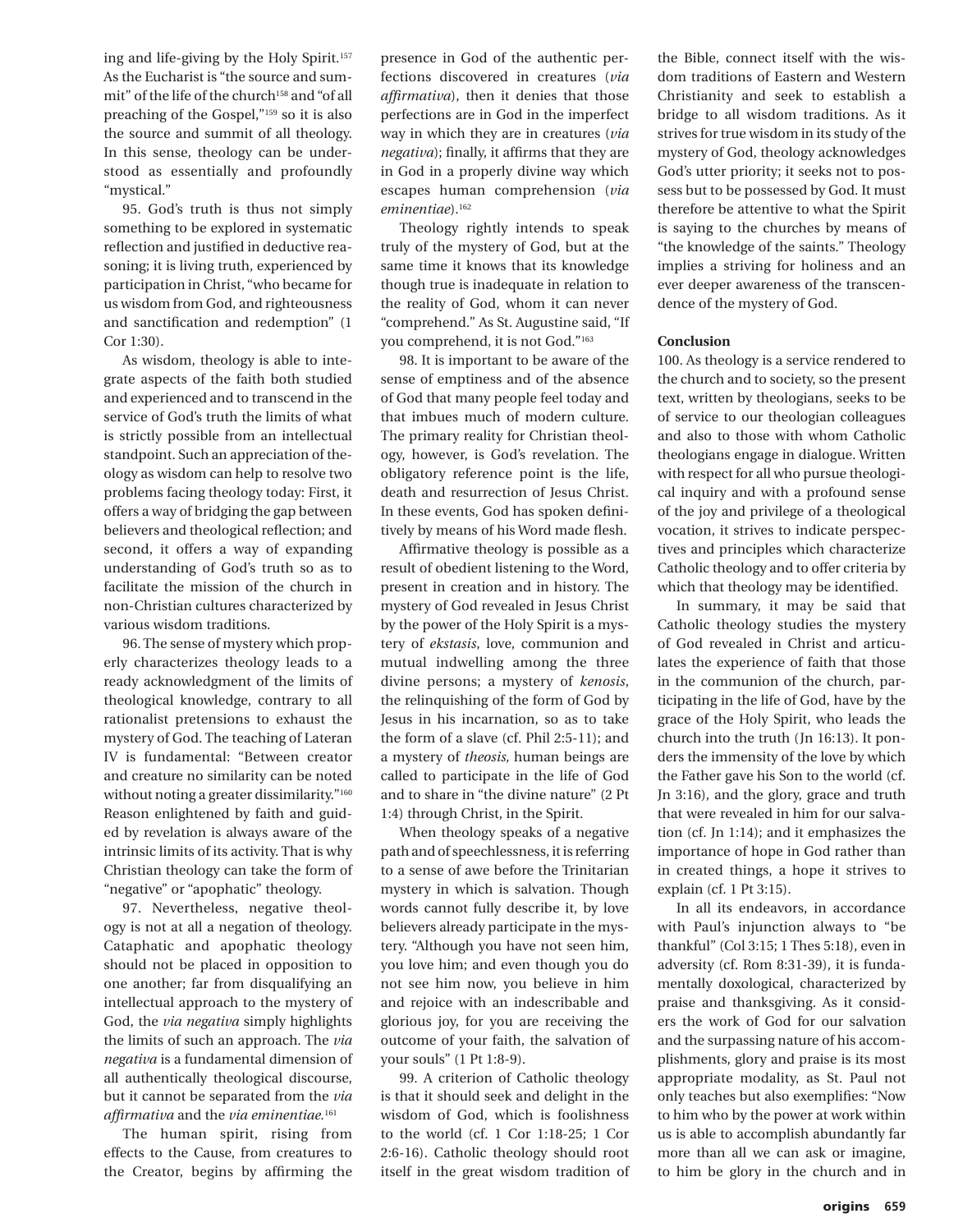### Christ Jesus to all generations, forever and ever. Amen" (Eph 3:20-21).

#### **Notes**

- <sup>1</sup> Vatican Council II, *Gaudium et Spes* 3. Unless otherwise indicated, quotations from Vatican II documents are taken from *Vatican Council II, Vol.1, The Conciliar and Post Conciliar Documents,* ed. Austin Flannery (Northport, N.Y.: Costello Publishing Co and Dublin: Dominican Publications, 1996).
- <sup>2</sup> For the latter two, see below, Paragraphs 92-94, and 10, 25-32, respectively.
- <sup>3</sup> Henri de Lubac, *Catholicism: Christ and the Common Destiny of Man* (San Francisco: Ignatius Press, 1988), p. 298.
- These and further International Theological Commission texts mentioned below may be found either in *International Theological Commission: Texts and Documents 1969-1985,* ed. Michael Sharkey (San Francisco: Ignatius Press, 1989), or in *International Theological Commission: Texts and Documents 1986- 2007*, eds. Michael Sharkey and Thomas Weinandy (San Francisco: Ignatius Press, 2009).
- <sup>5</sup> *Catholic*, with a capital "c," refers here to the Catholic Church in which the one, holy, catholic and apostolic church founded by Christ and committed to the care of Peter and the apostles subsists (cf. Vatican Council II, *Lumen Gentium*, 8, *Unitatis Redintegratio*, 4, *Dignitatis Humanae*, 1). Throughout this text, the term *theology* refers to theology as the Catholic Church understands it.
- <sup>6</sup> Vatican Council II, *Dei Verbum*, 2.
- <sup>7</sup> Pope Benedict XVI, *Verbum Domini* (2010), 6; cf. *Dei Verbum*, 2, 6.
- <sup>8</sup> *Verbum Domini*, 3.
- Unless otherwise indicated, scriptural quotations are taken from the New Revised Standard Version throughout.
- <sup>10</sup> *Dei Verbum*, 1; cf. St. Augustine, *De Catechizandis. Rudibus* 4, 8 (*Corpus Christianorum Series Latina* [CCSL] 46:129).
- <sup>11</sup> *Verbum Domini*, 7; cf. Catechism of the Catholic Church, 108.
- <sup>12</sup> Cf. *Dei Verbum*, 7, 11, 16.
- Ibid., 21.
- <sup>14</sup> Augustine, *"Deus ... per hominem more hominum loquitur; quia et sic loquendo nos quaerit"* (*De Civitate Dei,* XVII, 6, 2; CCSL 48:567); cf. *Dei Verbum*, 12.
- $\frac{15}{16}$  Ibid., 11.
- $16$  Ibid., 8.
- <sup>17</sup> *Verbum Domini*, 18.
- <sup>18</sup> *Dei Verbum*, 2.
- <sup>19</sup> Cf. ibid., 5, with reference also to Vatican I, *Dei Filius*, Ch. 3 (DH 3008).
- <sup>20</sup> Cf. *Dei Verbum* 3; also, *Dei Filius*, Ch. 2 (DH 3004).
- <sup>21</sup> Cf. also 1 Jn 4:1-6; 2 Jn 7; Gal 1:6-9; 1 Tm 4:1.
- $\frac{22}{23}$  Catechism, 2089.
- <sup>23</sup> Augustine, *In Joannis Evang.,* XXIX, 6 (CCSL 36:287); also, *Sermo* 43, 7 (CCSL 41:511).
- <sup>24</sup> Augustine, *Letter 120* (*Corpus Scriptorum Ecclesiasticorum Latinorum* [CSEL] 34, 2:704): *"Porro autem qui vera ratione jam quod tantummodo credebat intelligit, profecto praepondendus est ei qui cupit adhuc intelligere quod credit; si autem non cupit et ea quae intelligendae sunt credenda tantummodo existimat, cui rei fides prorsus ignorat."*
- <sup>25</sup> Cf. Augustine, *De Trinitate* XIV, 1 (CCSL 50A:424): *"Huic scientiae tribuens ... illud tantummodo quo fides saluberrima quae ad veram beatitudinem ducit gignitur, nutritur, defenditur, roboratur."*
- <sup>26</sup> Pope John Paul II, *Fides et Ratio* (1998), opening words.
- <sup>27</sup> Anselm, *Proslogion, Proemium* (in *S. Anselmi Cantuariensis Archiepiscopi Opera Omnia*, ed. F.S. Schmitt, t. 1, p. 94). Because of the close bond between faith, hope and love (see above, Paragraph 11), it can be affirmed that theology is also *spes quaerens intellectum* (cf. 1 Pt 3:15) and *caritas quaerens intellectum.* The latter aspect receives particular emphasis in the Christian East: As it explicates the mystery of Christ who is the revelation of God's love (cf. Jn 3:16), theology is God's love put into words.
- <sup>28</sup> Cf. in particular, Melchior Cano, *De Locis Theologicis*, ed. Juan Belda Plans (Madrid, 2006). Cano lists 10 *loci: sacra Scriptura, traditiones Christi et apostolorum, ecclesia Catholica, concilia, ecclesia Romana, sancti veteres, theologi scholastici, ratio naturalis, philosophi, humana historia.*
- <sup>29</sup> *Dei Verbum*, 24.
- <sup>30</sup> *Verbum Domini*, 35; cf. No. 31.
- <sup>31</sup> Cf. Council of Trent, *Decretum de Libris Sacris et de Traditionibus Recipiendis* (DH 1501-1505).
- <sup>32</sup> Pontifical Biblical Commission, "The Interpretation of the Bible in the Church" (1993), III, C, 1; cf. *Verbum Domini*, 33.
- <sup>33</sup> *Dei Verbum*, 12.
- $34$  Cf. ibid., 12.<br> $35$  Cf. "The Inte
- Cf. "The Interpretation of the Bible," I, B-E.
- <sup>36</sup> *Verbum Domini*, 34.
- '[S]ince sacred Scripture must be read and interpreted in the same Spirit in which it was written [*eodem Spiritu quo scripta est*], no less attention must be devoted to the content and unity of the whole of Scripture, taking into account the tradition of the entire church and the analogy of faith, if we are to derive their true meaning from the sacred texts" (*Dei Verbum*, 12; amended translation).
- <sup>38</sup> Cf. *Verbum Domini*, 39.
- Cf. "The Interpretation of the Bible," II, B; also Catechism, 115-118. Medieval theology spoke of the four senses of Scripture: *Littera gesta docet, quid credas allegoria, moralis quid agas, quo tendas anagogia.*
- <sup>40</sup> *Verbum Domini*, 34.
- <sup>41</sup> On the central place of Scripture in theology, cf. St. Bonaventure, *Breviloquium,* Prologue.
- <sup>42</sup> Vatican Council II, *Optatam Totius*, 16. Cf. Thomas Aquinas, *Summa Theologiae,* Ia, q.36, a.2, ad.1: *"De Deo dicere non debemus quod in sacra Scriptura non invenitur vel per verba, vel per sensum*."
- <sup>43</sup> *Verbum Domini*, 37.
- <sup>44</sup> Ibid., 46.
- <sup>45</sup> *Dei Verbum*, 21.
- 46 Cf. ibid., 22.
- $^{47}$  Ibid., 8.
- $^{48}$  Cf. ibid., 7.<br> $^{49}$  Ibid. 9
- $^{49}$  Ibid., 8.
- $\begin{bmatrix} 50 & \text{Ibid.} \\ 51 & \text{C} & \text{C} \end{bmatrix}$
- <sup>51</sup> Cf. *Optatam Totius*, 16.
- <sup>52</sup> Cyril of Alexandria presented a dossier of patristic extracts to the Council of Ephesus; cf. Mansi IV, 1183-1195; E. Schwartz, ed., *Acta Conciliorum Oecumenicorum* I, 1.1, pp. 31-44.
- <sup>53</sup> Cf. Augustine, *Contra Duas Epistulas Pelagianorum*, 4, 8, 20 (CSEL 60:542-543); 4, 12, 32 (CSEL 60:568- 569); *Contra Iulianum,* 1, 7, 34 (PL 44, 665); 2, 10, 37 (PL 44, 700-702). Also, Vincent of Lerins, *Commonitorium*, 28, 6 (CCSL 64:187): *"Sed eorum dumtaxat patrum sententiae conferendae sunt, qui in fide et communione catholica sancte sapienter constanter viventes docentes et permanentes, vel mori in Christo fideliter vel occidi pro Christo feliciter meruerunt."*
- 54 Cf. DH 301, 1510.
- $55$  DH 1507, 3007.
- <sup>56</sup> *Lumen Gentium*, 25.
- <sup>57</sup> International Theological Commission, "The Interpretation of Dogma" (1990), B, III, 3; cf. "Theological Pluralism" (1972), Nos. 6-8, 10-12.
- <sup>58</sup> Cf. Pope John XXIII, "Speech Opening the Vatican Council," AAS 84(1962), p. 792; *Gaudium et Spes*, 62. For a detailed consideration of the whole question, see "The Interpretation of Dogma."
- <sup>59</sup> *Dei Verbum*, 10.
- $^{60}$  Ibid., 9.
- Ibid., 24.
- <sup>62</sup> Johann Adam Möhler, *Unity in the Church or the Principle of Catholicism, Presented in the Spirit of the Church Fathers of the First Three Centuries,* Peter C. Erb, trans. and ed. (Washington, D.C.: Catholic University of America Press, 1996), p. 117.
- <sup>63</sup> *Verbum Domini*, 7.
- <sup>64</sup> *Dei Verbum*, 9.
- $\begin{matrix} 65 \\ 66 \end{matrix}$  Ibid.
- <sup>66</sup> Cf. ibid., 8; *Lumen Gentium*, 13, 14; *Unitatis Redintegratio*, 15, 17; *Ad Gentes*, 22.
- <sup>67</sup> Cf. Yves Congar, *Tradition et Traditions: I Essai Historique; II Essai Théologique*, two vols. (Paris: 1960, 1963).
- <sup>68</sup> "Scripture, Tradition and Traditions," in P.C. Rodger and Lukas Vischer, eds., *The Fourth World Conference on Faith and Order: Montreal 1963* (New York: Association Press, 1964), No. 48, p. 52. Strictly speaking, as this document indicates, Tradition (with a capital "t") and tradition (with a small "t") may also be distinguished: Tradition is "the Gospel itself, transmitted from generation to generation in and by the church," it is "Christ himself present in the life of the church"; and tradition is "the traditionary process" (No. 39, p. 50).
- <sup>69</sup> Cf. *Unitatis Redintegratio*, 6.
- <sup>70</sup> *Lumen Gentium*, 12.
- 
- $\frac{71}{72}$  *Dei Verbum*, 8.
- <sup>72</sup> Cf. *Lumen Gentium*, 35. Ibid., 12.
- $74$  Cf. ibid, Ch. 2.
- $^{75}$  Cf. ibid., Ch. 3.<br> $^{76}$  Cf. Dai Varhum
- <sup>76</sup> Cf. *Dei Verbum* 8; Irenaeus, *Adversus. Haereses*, IV, 26, 2.
- <sup>77</sup> Cf. *Lumen Gentium*, 21, 24-25.
- <sup>78</sup> *Dei Verbum*, 10; see above, Paragraph 30.
- <sup>79</sup> Augustine, *Sermo* 340 A (PL 38, 1483).
- <sup>80</sup> "The Instruction on the Ecclesial Vocation of the Theologian" (*Donum Veritatis*) (1990), speaks of the truth given by God to his people (Nos. 2-5), and it locates "the vocation of the theologian" in direct service to the people of God so that they may have an understanding of the gift received in faith (Nos. 6-7).
- <sup>81</sup> *Dei Verbum*, 10.
- The International Theological Commission addressed this question in its "Theses on the Relationship Between the Ecclesiastical Magisterium and Theology" (1975), as did the Congregation for the Doctrine of the Faith in *Donum Veritatis*.
- <sup>83</sup> Cf. *Dei Verbum*, 10.
- Cf. "Theses on the Relationship," Thesis 2. Today as in the past, of course, bishops and theologians do not constitute two fully distinct groups.
- <sup>85</sup> Cf. *Donum Veritatis*, 21.
- <sup>86</sup> Cf. *Lumen Gentium*, 21-25, *Christus Dominus*, 12, *Dei Verbum*, 10.
- <sup>87</sup> Thomas Aquinas distinguished the *magisterium cathedrae pastoralis* and the *magisterium cathedrae magistralis*, the former pertaining to bishops and the latter to theologians. More recently, *magisterium,* or *ecclesiastical magisterium*, has come to refer specifically to the first of those two meanings and is used in that sense in this text (cf. above, Paragraphs 26, 28-30, 33). While theologians do have a teaching role, which may be formally recognized by the church, it is not to be confused with or opposed to that of the bishops; cf. Aquinas, *Contra Impugnantes,* c.2; *Quaest. Quodlibet*., III, q.4, a.9, ad 3; *In IV Sent.*, d.19, q.2, a.3, qa.3, ad.4; also *Donum Veritatis*, Footnote 27.
- <sup>88</sup> Cf. *Donum Veritatis*, 34.
- $\begin{array}{c} 89 \text{ } \text{Cf. ibid., } 13-20. \end{array}$
- Cf. "The Interpretation of Dogma," B, II, 3. Contradiction of the teaching of the magisterium at various levels by theological propositions gives rise to correspondingly differentiated negative evaluations or censures of such propositions and possible sanctions against those responsible; cf. Pope John Paul II, *Ad Tuendam Fidem* (1998).
- <sup>91</sup> Cf. "Theses on the Relationship," Thesis 8.
- <sup>92</sup> Cf. *Donum Veritatis*, 21-41.
- <sup>93</sup> John Henry Newman, "Preface to the Third Edition," in *The Via Media of the Anglican Church,* ed. H.D. Wiedner (Oxford: Clarendon Press, 1990), pp. 10-57, here at 27.
- <sup>94</sup> "Preface to the Third Edition," pp. 29-30. "[N]ot all knowledge is suited to all minds; a proposition may be ever so true, yet at a particular time and place it may be 'temerarious, offensive to pious ears and scandalous,' though not 'heretical' nor 'erroneous (p. 34).
- "Theses on the Relationship," Thesis 9. The International Theological Commission also proposed guidelines for good practice in situations of dispute (cf. Theses 11-12).
- <sup>96</sup> Cf. ibid., Thesis 8.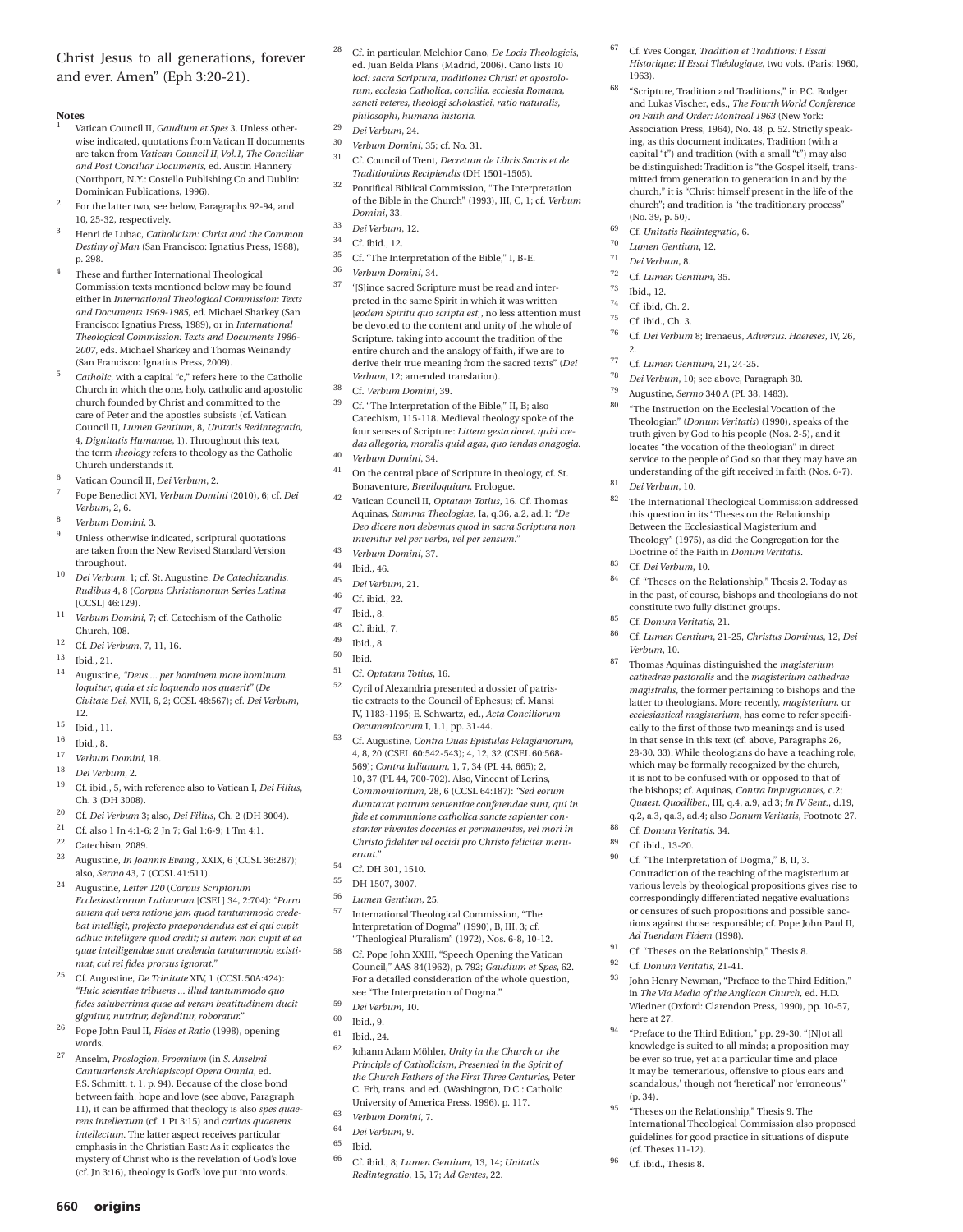- <sup>97</sup> Ibid., Thesis 8.
- <sup>98</sup> See below, Paragraph 83.
- <sup>99</sup> Cf. *Lumen Gentium*, 22, 25.
- <sup>100</sup> Cf. *Donum Veritatis*, 11.
- <sup>101</sup> See, for example, Augustine, *Epist.* 82, 5, 36 (CCSL 31A:122), where he urges Jerome that in the liberty of friendship and with brotherly love they should be frank in correcting one another; also *De Trinitate,* I, 3, 5 (CCSL 50:33), where he says he will profit greatly if those who disagree with him argue their case with charity and truth and succeed in refuting his own argument.
- $^{102}\,$  Cf. "The Interpretation of Dogma," C, III, 6.
- <sup>103</sup> Cf. Pope John Paul II, *Ut Unum Sint*, 28. <sup>104</sup> *Gaudium et Spes*, 11.
- <sup>105</sup> Ibid.
- 
- <sup>106</sup> Ibid., 4. <sup>107</sup> Ibid., 44.
- $108$  Cf. ibid.
- 
- $109$  Ibid.
- <sup>110</sup> Cf. Vatican Council II, *Sacrosanctum Concilium,* 43, *Unitatis Redintegratio*, 4, *Dignitatis Humanae*, 15, *Apostolicam Actuositatem*, 14, *Presbyterorum Ordinis*, 9.
- <sup>111</sup> Ibid., *Ad Gentes*, 11.
- <sup>112</sup> Ibid., *Nostra Aetate*, 2.
- <sup>113</sup> Cf. Thomas Aquinas, *Summa Theologiae*, IIa-IIae, q.2, a.10.
- <sup>114</sup> Cf. Anselm, *Proslogion*, Ch. 1: *"Desidero aliquatenus intelligere veritatem tuam, quam credit et amat cor meum";* also Augustine, *De Trinitate,* XV, 28, 51 (CCSL 50A:534).
- <sup>115</sup> Cf. ibid.: *"Non tento, domine, penetrare altitudinem tuam. ... Neque enim quaero intelligere ut credam, sed credo ut intelligam. Nam et hoc credo: quia 'nisi credidero, non intelligam.'"*
- <sup>116</sup> Cf. Origen, *Contra Celsum,* Prologue, 4 (ed. M. Boret, *Sources Chrétiennes,* Vol. 132, pp. 72-73); Augustine, *City of God,* I (CCSL 47).
- <sup>117</sup> Cf. *Fides et Ratio*, 73.
- <sup>118</sup> Cf. ibid., 77.
- <sup>119</sup> Cf. *Dei Filius*; also, Thomas Aquinas, *Summa Contra Gentiles*, I, c. 7.
- <sup>120</sup> *Dei Filius* (DH 3019).
- <sup>121</sup> Cf. Justin, *Dialogus cum Tryphone,* 8, 4 (*Iustini Philosophi et Martyris Opera Quae Feruntur Omnia*, ed. C.T. Otto, *Corpus Apologetarum Christianorum Saeculi Secundi,* 2, Iéna, 1877, pp.32-33); Tatian, *Oratio ad Graecos,* 31 (*Corpus Apologetarum Christianorum Saeculi Secundi,* 6, Iéna, 1851, p. 118); also *Fides et Ratio*, 38.
- <sup>122</sup> Cf. Augustine, *De Civitate Dei,* VI, 5-12 (CCSL 47:170- 184).
- $^{123}\,$  In reaction against the theological rationalism of "radical Arians," the Cappadocian Fathers and the Greek theological tradition insisted on the impossibility of knowing the divine essence in itself here below, either by nature or by grace, or even in the state of glory. Latin theology, convinced that human beatitude could only consist in the vision of God "as he is" (1 Jn 3:2), distinguished rather between the knowledge of the divine essence promised to the blessed and the comprehensive knowledge of God's essence that is proper only to God. In the constitution *Benedictus Deus* (1336), Pope Benedict XII defined that the blessed see the very essence of God face to face (DH 1000).
- <sup>124</sup> Cf. Thomas Aquinas, *In Boethium de Trinitate*, Prologue (ed. Leonine, t.50, p. 76): *"Modus autem de Trinitate tractandi duplex est, ut dicit Augustinus in I de Trinitate, scilicet per auctoritates et per rationes. Quem utrumque modum Augustinus complexus est, ut ipsemet dicit; quidam vero sanctorum patrum, ut Ambrosius et Hylarius, alterum tantum modum prosequti sunt, scilicet per actoritates; Boetius vero elegit prosequi per alium modum, scilicet per rationes, praesupponens hoc quod ab aliis per auctoritates fuerat prosequtum.*
- <sup>125</sup> Cf. *Summa Theologiae,* IIa-IIae, q.1, a.7.
- <sup>126</sup> Ibid.*,* Ia, q.1, a.3, ad 2.
- <sup>127</sup> Cf. Thomas á Kempis, *Imitatio Iesu Christi,* I, 3.
- <sup>128</sup> *Fides et Ratio*, 66.
- <sup>129</sup> Cf. ibid., 73.
- <sup>130</sup> Cf. *Dei Filius*.
- <sup>131</sup> Augustine, *"De Divinitate Ratio Sive Sermo"* (*De Civitate Dei* VIII, 1; CCSL 47:216-217).
- <sup>132</sup> Cf. *Summa Theologiae,* Ia, q.1, a.7: *"Omnia autem pertractantur in sacra doctrina sub ratione Dei, vel quia sunt ipse Deus; vel quia habent ordinem ad Deum, ut ad principium et finem. Unde sequitur quod Deus vere sit subiectum huius scientiae."*
- <sup>133</sup> *Optatam Totius*, 16.
- Cf. International Theological Commission, "Faith and Inculturation" (1989).
- <sup>135</sup> Cf. ibid., "Theological Pluralism" (1972).
- <sup>136</sup> Cf. "The Interpretation of Dogma" (1990).<br> $137 \text{ S}$  can be seen Chapter 2. Section 2. "Uidelity"
- See above, Chapter 2, Section 2: "Fidelity to Apostolic Tradition."
- <sup>138</sup> Cf. *Optatam Totius*, 16.
- $^{139}\,$  Cf. "The Interpretation of the Bible." This text serves as a valuable paradigm in that it reflects on the capacities and limitations of different contemporary methods of exegesis within the horizon of a theology of revelation rooted in the Scriptures themselves and in accordance with the teaching of the Second Vatican Council.
- <sup>140</sup> Cf. *Summa Theologiae*, Ia, q.1, a.5, ad 2, where St. Thomas says of theology: *"Haec scientia accipere potest aliquid a philosophicis disciplinis, non quod ex necessitate eis indigeat, sed ad maiorem manifestationem eorum quae in hac scientia traduntur. Non enim accipit sua principia ab aliis scientiis, sed immediate a Deo per revelationem. Et ideo non accipit ab aliis scientiis tanquam a superioribus, sed utitur eis tanquam inferioribus et ancillis."*
- <sup>141</sup> For example, in his encyclical letter *Veritatis Splendor* (1993), Pope John Paul called upon moral theologians to exercise discernment in their use of the behavioral sciences (esp., Nos. 33, 111, 112).
- <sup>142</sup> The early fathers emphasized that heresies, especially the various forms of gnosticism, often resulted from an insufficiently critical adoption of particular philosophical theories. See, for example, Tertullian, *De Praescriptione Haereticorum* 7, 3 (*Sources Chrétiennes* 46, p. 96): *"Ipsae denique haereses a philosophia subornantur."*
- <sup>143</sup> Cf. Pope John Paul II, message of Oct. 22, 1996, to Pontifical Academy of Sciences plenary assembly; also, *Fides at Ratio*, 69.
- <sup>144</sup> Pope Benedict XVI observes a pathology in reason when it distances itself from questions of ultimate truth and God. By this harmful self-limitation, reason becomes subject to human interests and is reduced to "instrumental reason." The way is opened for relativism. Given these dangers, Pope Benedict repeatedly proposes that faith is "a purifying force for reason itself": "Faith liberates reason from its blind spots and therefore helps it to be ever more fully itself. Faith enables reason to do its work more effectively and to see its proper object more clearly" (*Deus Caritas Est,* 2005, No. 28).
- <sup>145</sup> Cf. *Summa Theologiae,* Ia, q.1, a.6.
- <sup>146</sup> Cf. Augustine, *De Trinitate*, XII, 14, 21; 15, 25.
- <sup>147</sup> Cf. *Summa Theologiae,* Ia, q.1, a.6.
- $^{148}\,$  Cf. ibid., Ia, q.1 , a.6, ad 3.
- <sup>149</sup> *Dei Filius,* Ch. 4.
- <sup>150</sup> Cf. Dionysius, *De Divinis Nominibus,* Ch. 2, 9 (in *Corpus Dionysiacum,* I. Pseudo-Dionysius Areopagita De divinis nominibus, Herausgegeben von Beate Regina Suchla, *"Patristische Texte und Studien, 33,"* p. 134).
- <sup>151</sup> Cf. Maximos the Confessor, *Four Hundred Texts on Love,* 2, 26 (G.E.H. Palmer, Philip Sherrard, Kallistos Ware, trans. & ed., *The Philokalia,* Vol. 2, London/ Boston, 1981, p. 69): "The intellect is granted the grace of theology when, carried on wings of love ..., it is taken up into God and with the help of the Holy Spirit discerns — as far as this is possible for the human intellect — the qualities of God"; also Richard of St. Victor, *De Praeparatione Animi ad Contemplationem* 13 (PL 196, 10A): *Ubi Amor, Ibi Oculus; Tractatus de Gradibus Charitatis* 3, 23 (G. Dumeige, ed., *Textes Philosophiques du Moyen Age,* 3, Paris: 1955, p. 71): *"Amor oculus est, et amare videre est"* (Richard attributes this phrase to St. Augustine).
- <sup>152</sup> Regarding private revelations, which are always subject to ecclesiastical judgment and which, even when authentic, have a value "essentially different from that of the one public revelation," see *Verbum Domini* 14.
- <sup>153</sup> Teresa of Avila, *The Way of Perfection*, Ch. 5.
- <sup>154</sup> Cf. "The Interpretation of Dogma," B, III, 4: "The theological interpretation of dogmas is not an intellectual process only. At a deeper level still, it is a spiritual enterprise, brought about by the Spirit of truth and possible only when preceded by a purification of the 'eyes of the heart.'"
- <sup>155</sup> Cf. Pope Benedict XVI, *Caritas in Veritate* (2009), 1.
- <sup>156</sup> *Lumen Gentium*, 26; cf. Pope John Paul II, *Ecclesia de Eucharistia* (2003), 1.
- <sup>157</sup> *Presbyterorum Ordinis*, 5.
- <sup>158</sup> *Lumen Gentium*, 11; cf. *Sacrosanctum Concilium*, 10.
- <sup>159</sup> *Presbyterorum Ordinis*, 5.
- $^{160}$  Lateran Council IV (DH 806).
	- <sup>161</sup> Thomas Aquinas, *In IV Sent.*, d.35, q.1, a.1, ad.2: *"Omnis negatio fundatur in aliqua affirmatione."*
- <sup>162</sup> Cf. ibid., *Quaestiones Disputatae de Potentia*, q.7, a.5, ad.2, where he gives an interpretation of the teaching of Dionysius.
- <sup>163</sup> Augustine, *"De deo loquimur, quid mirum si non comprehendis? Si enim comprehendis, non est Deus"* (*Sermo* 117, 3, 5; PL 38, 663); *"Si quasi comprehendere potuisti, cogitatione tua te decepisti"* (*Sermo* 52, 6, 16;  $PL 38, 360.$

## **Update to Bishops on Contraceptive Mandate**

### Cardinal Dolan

*In a strongly worded letter to his fellow bishops, Cardinal Timothy M. Dolan of New York, president of the U.S. Conference of Catholic Bishops, charged that White House officials failed to consider the U.S. bishops' concerns that the federal mandate governing employer coverage of contraception and sterilization under the health care law violated religious freedom principles. An invitation from the White House to "work out the wrinkles" regarding the mandate either by rescinding it or at least widening the exemptions on religious grounds failed to reach an agreement, and the effort "seems to be stalled," he said in the letter released late March 2. Cardinal Dolan said that during a recent meeting with White House officials, USCCB staff members "asked directly whether the broader concerns of religious freedom ... are all off the table." He wrote, "They (USCCB staff) were informed that they are." The cardinal said, "Instead, they advised the bishops' conference that we should listen to the 'enlightened' voices of accommodation," pointing to a recent editorial in America magazine. The editorial in the Jesuit magazine's March 5 issue questioned whether the bishops' opposition*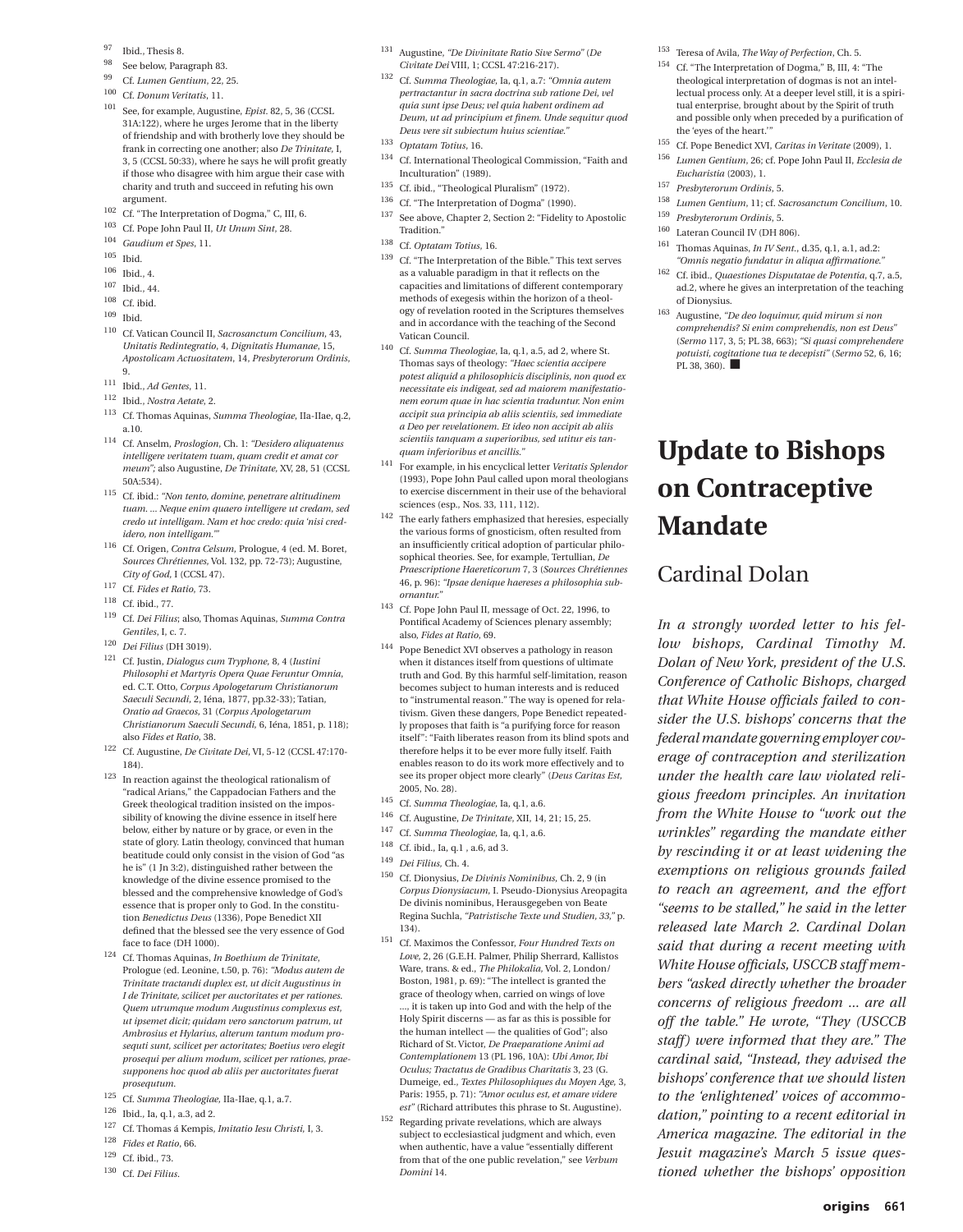*to the revised mandate released by the administration Feb. 10 was an issue of disagreement over government policy as opposed to an infringement of religious liberty. "The White House seems to think we bishops simply do not know or understand Catholic teaching and so, taking a cue from its own definition of religious freedom, now has nominated its own handpicked official Catholic teachers," Cardinal Dolan said. His letter follows.*

Twice in recent weeks, I have written you to express my gratitude for our unity in faith and action as we move forward to protect our religious freedom from unprecedented intrusion from a government bureau, the Department of Health and Human Services. I remain deeply grateful to you for your determined resolve, to the chairmen of our committees directly engaged in these efforts — Cardinal Daniel DiNardo, Cardinal Donald Wuerl, Bishop Stephen Blaire and Bishop William Lori — who have again shown themselves to be such excellent leaders during these past weeks, and to all our staff at the U.S. Conference of Catholic Bishops, who work so diligently under the direction of the conference leadership.

How fortunate that we as a body have had opportunities during our past plenary assemblies to manifest our strong unity in defense of religious freedom. We rely on that unity now more than ever as HHS seeks to define what constitutes church ministry and how it can be exercised. We will once again dedicate ample time at our Administrative Committee meeting next week and at the June plenary assembly to this critical subject. We will continue to listen, discuss, deliberate and act.

Thank you, brothers, for the opportunity to provide this update to you and the dioceses you serve. Many of you have expressed your thanks for what we have achieved together in so few weeks, especially the data provided and the leadership given by brother bishops, our conference staff and Catholic faithful. And you now ask the obvious question, What's next? Please allow me to share with you now some thoughts about events and efforts to date and where we might go next.

Since Jan. 20, when the final, restrictive HHS rule was first announced, we have become certain of two things:

Religious freedom is under attack, and we will not cease our struggle to protect it. We recall the words of our Holy Father Benedict XVI to our brother bishops on their recent *ad limina* visit: "Of particular concern are certain attempts being made to limit that most cherished of American freedoms, the freedom of religion."

Bishop Stephen Blaire and Bishop William Lori, with so many others, have admirably kept us focused on this one priority of protecting religious freedom. We have made it clear in no uncertain terms to the government that we are not at peace with its invasive attempt to curtail the religious freedom we cherish as Catholics and Americans. We did not ask for this fight, but we will not run from it.

As pastors and shepherds, each of us would prefer to spend our energy engaged in and promoting the works of mercy to which the church is dedicated: healing the sick, teaching our youth and helping the poor. Yet precisely because we are pastors and shepherds, we recognize that each of the ministries entrusted to us by Jesus is now in jeopardy due to this bureaucratic intrusion into the internal life of the church.

You and I both know well that we were doing those extensive and noble works rather well without these radical new constrictive and forbidding mandates. Our church has a long tradition of effective partnership with government and the wider community in the service of the sick, our children, our elders and the poor at home and abroad, and we sure hope to continue it.

Of course, we maintained from the start that this is not a "Catholic" fight alone. I like to quote as often as possible a nurse who emailed me, "I'm not so much mad about all this as a Catholic, but as an American." And as we recall, a Baptist minister, Gov. Mike Huckabee, observed, "In this matter, we're all Catholics."

No doubt you have heard numerous statements just like these. We are grateful to know so many of our fellow Americans, especially our friends in the ecumenical and interreligious dialogue, stand together in this important moment in our country. They know that this is not just about sterilization, abortifacients and chemical contraception. It's about religious freedom, the sacred right of any church to define its own teaching and ministry.

When the president announced on Jan. 20 that the choking mandates from HHS would remain, not only we bishops and our Catholic faithful but people of every faith or none at all rallied in protest. The worry that we had expressed — that such government control was contrary to our deepest political values — was eloquently articulated by constitutional scholars and leaders of every creed.

On Feb. 10, the president announced that the insurance providers would have to pay the bill instead of the church's schools, hospitals, clinics or vast network of charitable outreach having to do so. He considered this "concession" adequate. Did this help? We wondered if it would, and you will recall that the conference announced at first that, while withholding final judgment, we would certainly give the president's proposal close scrutiny.

Well, we did — and as you know, we are as worried as ever.

For one, there was not even a nod to the deeper concerns about trespassing upon religious freedom or of modifying the HHS' attempt to define the how and who of our ministry.

Two, since a big part of our ministries are "self-insured," we still ask how this protects us. We'll still have to pay and, in addition to that, we'll still have to maintain in our policies practices which our church has consistently taught are grave wrongs in which we cannot participate.

And what about forcing individual believers to pay for what violates their religious freedom and conscience? We can't abandon the hardworking person of faith who has a right to religious freedom.

And three, there was still no resolution about the handcuffs placed upon renowned Catholic charitable agencies, both national and international, and their exclusion from contracts just because they will not refer victims of human trafficking, immigrants and refugees, and the hungry of the world, for abortions, sterilization or contraception.

In many ways the announcement of Feb. 10 solved little and complicated a lot. We now have more questions than answers, more confusion than clarity. So the important question arises, What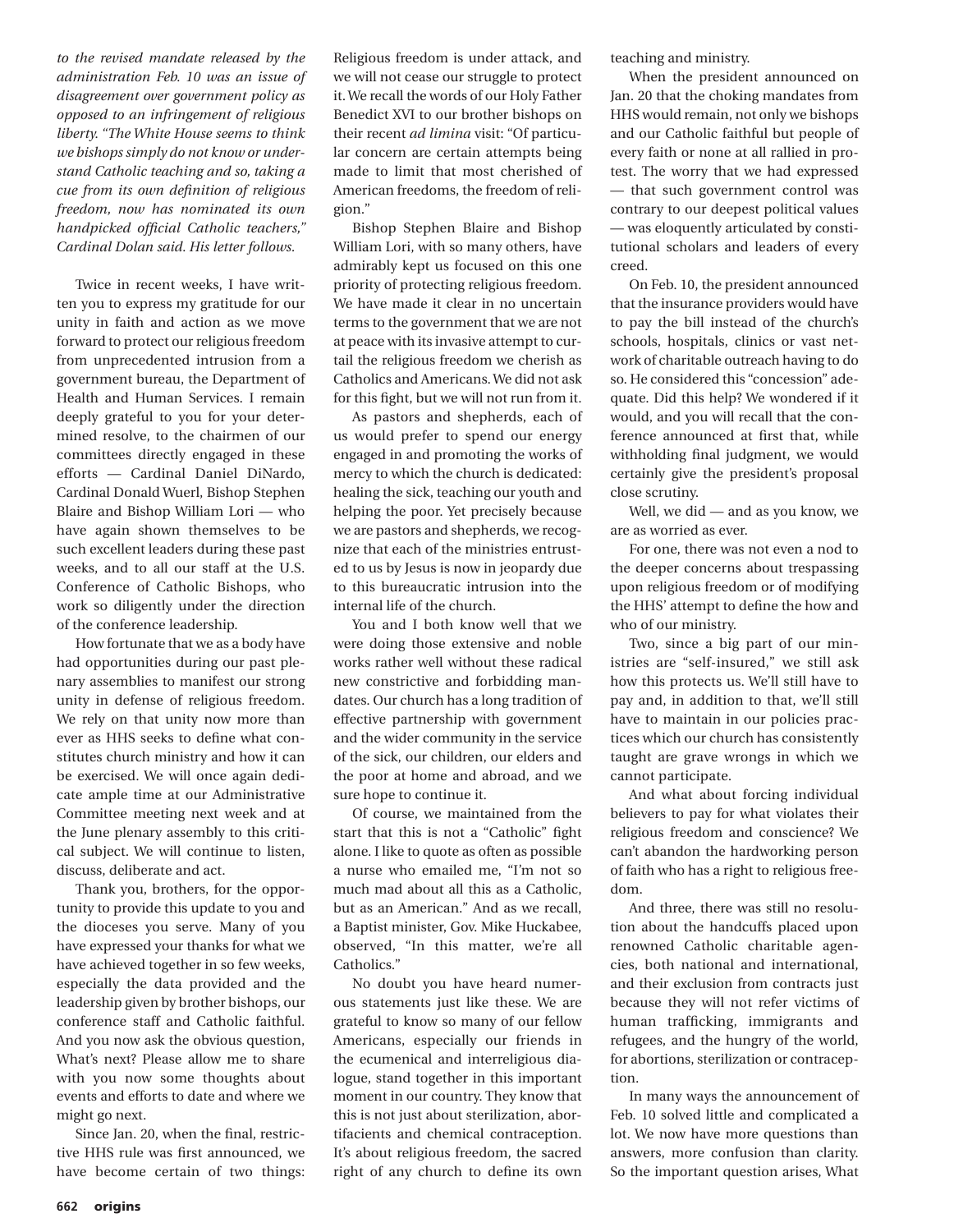to do now? How can we bishops best respond, especially united in our common pastoral ministry as an episcopal conference?

For one, under the ongoing leadership of Cardinal Daniel DiNardo, Cardinal Donald Wuerl, Bishop Blaire and Bishop Lori we will continue our strong efforts of advocacy and education. In the coming weeks the conference will continue to provide you, among other things, with catechetical resources on the significance of religious freedom to the church and the church's teaching on it from a doctrinal and moral perspective. We are developing liturgical aids to encourage prayer in our efforts and plans on how we can continue to voice our public and strong opposition to this infringement on our freedom. And the Ad Hoc Committee on Religious Liberty, that has served the conference so well in its short lifespan, will continue its extraordinary work in service to this important cause.

Two, we will ardently continue to seek a rescinding of the suffocating mandates that require us to violate our moral convictions or at least insist upon a much wider latitude to the exemptions so that churches can be free of the new, rigidly narrow definition of church, minister and ministry that would prevent us from helping those in need, educating children and healing the sick, no matter their religion.

In this regard, the president invited us to "work out the wrinkles." We have accepted that invitation. Unfortunately, this seems to be stalled: The White House press secretary, for instance, informed the nation that the mandates are a *fait accompli* (and, embarrassingly for him, commented that we bishops have always opposed health care anyway, a charge that is scurrilous and insulting, not to mention flat-out wrong. Bishop Blaire did a fine job of setting the record straight.)

The White House already notified Congress that the dreaded mandates are now published in the Federal Register "without change." The secretary of HHS is widely quoted as saying, "Religious insurance companies don't really design the plans they sell based on their own religious tenets." That doesn't bode well for their getting a truly acceptable "accommodation."

At a recent meeting between staff of

the bishops' conference and the White House staff, our staff members asked directly whether the broader concerns of religious freedom — that is, revisiting the straitjacketing mandates or broadening the maligned exemption — are all off the table. They were informed that they are. So much for "working out the wrinkles." Instead, they advised the bishops' conference that we should listen to the "enlightened" voices of accommodation, such as the recent, hardly surprising yet terribly unfortunate editorial in America. The White House seems to think we bishops simply do not know or understand Catholic teaching and so, taking a cue from its own definition of religious freedom, now has nominated its own handpicked official Catholic teachers.

We will continue to accept invitations to meet with and to voice our concerns to anyone of any party, for this is hardly partisan, who is willing to correct the infringements on religious freedom that we are now under. But as we do so, we cannot rely on offthe-record promises of fixes without deadlines and without assurances of proposals that will concretely address the concerns in a manner that does not conflict with our principles and teaching.

Congress might provide more hope, since thoughtful elected officials have proposed legislation to protect what should be so obvious: religious freedom. Meanwhile, in our recent debate in the Senate, our opponents sought to obscure what is really a religious freedom issue by maintaining that abortion-inducing drugs and the like are a "woman's health issue." We will not let this deception stand. Our commitment to seeking legislative remedies remains strong. And it is about remedies to the assault on religious freedom. Period. (By the way, the church hardly needs to be lectured about health care for women. Thanks mostly to our sisters, the church is the largest private provider of health care for women and their babies in the country.)

Bishop William Lori, chairman of our Ad Hoc Committee on Religious Liberty, stated it well in a recent press release: "We will build on this base of support as we pursue legislation in the House of Representatives, urge the administration to change its course

on this issue, and explore our legal rights under the Constitution and the Religious Freedom Restoration Act."

Perhaps the courts offer the most light. In the recent *Hosanna-Tabor* ruling, the Supreme Court unanimously defended the right of a church to define its own ministry and services, a dramatic rebuff to the administration, apparently unheeded by the White House. Thus, our bishops' conference, many individual religious entities and other people of good will are working with some top-notch law firms who feel so strongly about this that they will represent us pro bono. In the upcoming days, you will hear much more about this encouraging and welcome development.

Given this climate, we have to prepare for tough times. Some, like America magazine, want us to cave in and stop fighting, saying this is simply a policy issue; some want us to close everything down rather than comply (in an excellent article Cardinal Francis George wrote that the administration apparently wants us to "give up for Lent" our schools, hospitals and charitable ministries); some, like Bishop Robert Lynch wisely noted, wonder whether we might have to engage in civil disobedience and risk steep fines; some worry that we'll have to face a decision between two ethically repugnant choices: subsidizing immoral services or no longer offering insurance coverage, a road none of us wants to travel.

Brothers, we know so very well that religious freedom is our heritage, our legacy and our firm belief, both as loyal Catholics and Americans. There have been many threats to religious freedom over the decades and years, but these often came from without. This one sadly comes from within. As our ancestors did with previous threats, we will tirelessly defend the timeless and enduring truth of religious freedom.

I look forward to our upcoming Administrative Board meeting and our June plenary assembly when we will have the chance to discuss together these important issues and our way forward in addressing them. And I renew my thanks to you for your tremendous fraternal support and your welcome observations in this critical effort to protect our religious freedom. ■